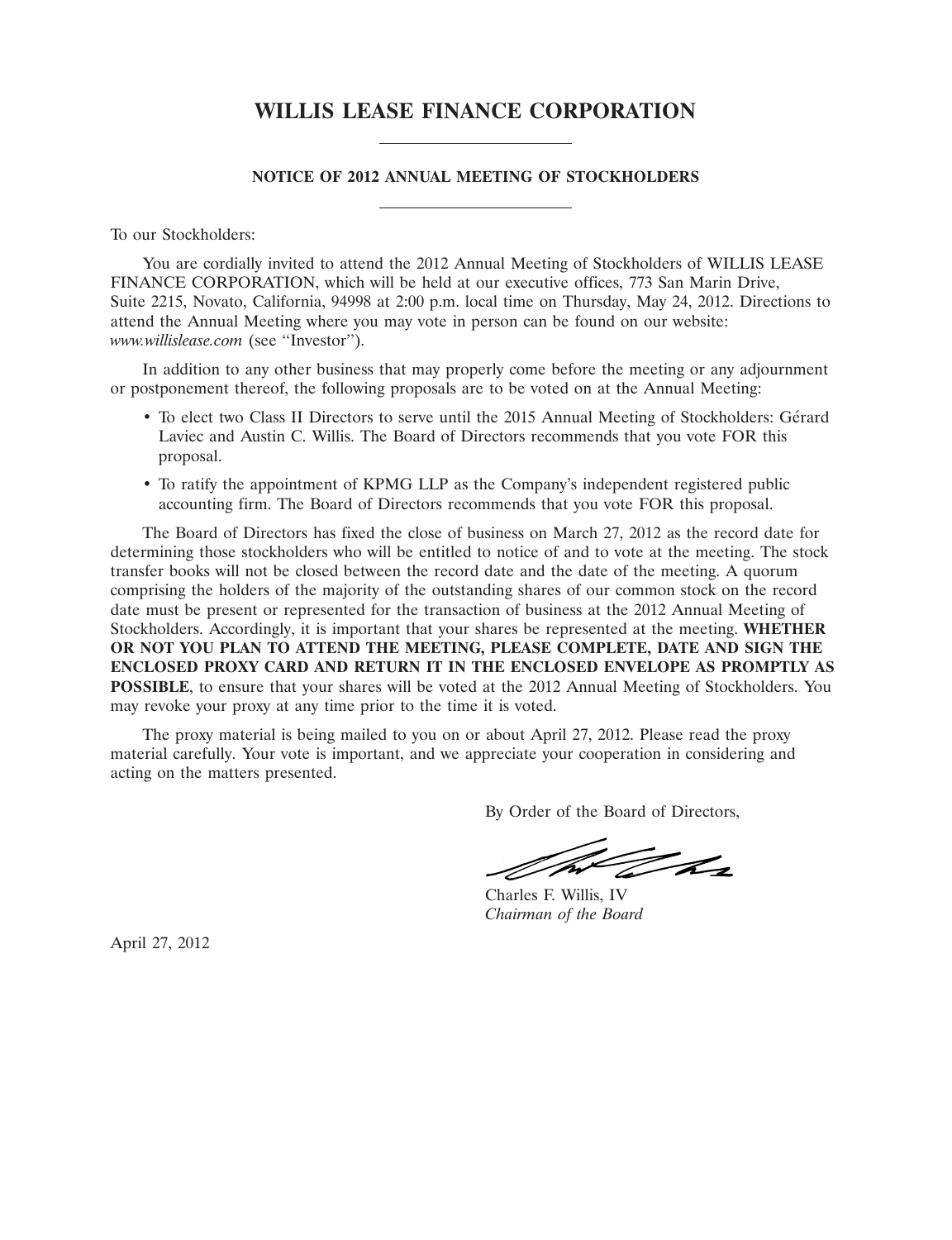# **WILLIS LEASE FINANCE CORPORATION**

# **PROXY STATEMENT**

# **TABLE OF CONTENTS**

|                                                                 | Page                        |
|-----------------------------------------------------------------|-----------------------------|
|                                                                 |                             |
| INFORMATION ABOUT THE BOARD OF DIRECTORS AND THE COMMITTEES OF  |                             |
|                                                                 | $\mathcal{D}_{\mathcal{L}}$ |
| PROPOSAL 1: ELECTION OF CLASS II DIRECTORS                      |                             |
| EXECUTIVE OFFICERS OF WILLIS LEASE FINANCE CORPORATION          | 8                           |
| SECURITY OWNERSHIP OF CERTAIN BENEFICIAL OWNERS AND MANAGEMENT  | 9                           |
| SECTION 16(a) BENEFICIAL OWNERSHIP REPORTING COMPLIANCE         | 10                          |
| COMPENSATION OF EXECUTIVE OFFICERS—COMPENSATION DISCUSSION AND  |                             |
| <b>ANALYSIS</b>                                                 | 11                          |
|                                                                 | 16                          |
| COMPENSATION COMMITTEE INTERLOCKS AND INSIDER PARTICIPATION     | 16                          |
|                                                                 | 23                          |
| PROPOSAL 2: RATIFY THE APPOINTMENT OF KPMG LLP AS THE COMPANY'S |                             |
| INDEPENDENT REGISTERED PUBLIC ACCOUNTING FIRM                   | 24                          |
|                                                                 | 25                          |
|                                                                 | 27                          |
| STOCKHOLDERS SHARING THE SAME LAST NAME AND ADDRESS             | 27                          |
| <b>OTHER MATTERS</b>                                            |                             |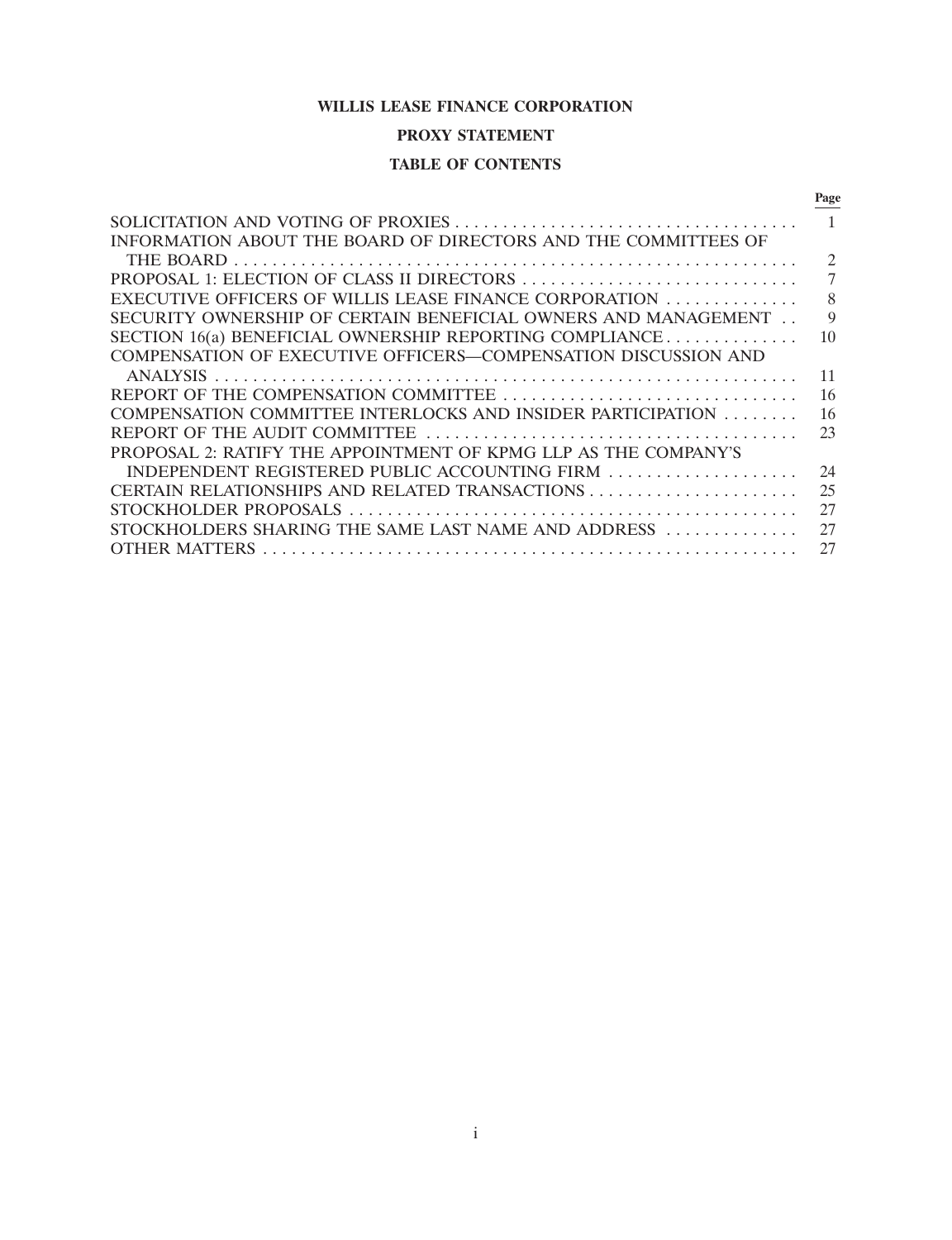## **You should read the entire proxy statement carefully prior to returning your proxy**

# **PROXY STATEMENT FOR 2012 ANNUAL MEETING OF STOCKHOLDERS OF WILLIS LEASE FINANCE CORPORATION To Be Held on May 24, 2012**

## **SOLICITATION AND VOTING OF PROXIES**

#### **General**

This proxy statement is furnished in connection with the solicitation by the Board of Directors (also referred to as the ''Board'') of WILLIS LEASE FINANCE CORPORATION (''we,'' ''us,'' ''our,'' ''Willis Lease'' or the ''Company'') of proxies to be voted at the 2012 Annual Meeting of Stockholders, which will be held at 2:00 p.m. local time on Thursday, May 24, 2012 at our executive offices, located at 773 San Marin Drive, Suite 2215, Novato, California 94998, or at any adjournments or postponements thereof, for the purposes set forth in the accompanying Notice of 2012 Annual Meeting of Stockholders.

This proxy statement is being mailed to stockholders on or about April 27, 2012. Our 2011 Annual Report is being mailed to stockholders concurrently with this proxy statement. You should not regard the 2011 Annual Report as proxy soliciting material or as a communication by means of which any solicitation of proxies is to be made.

# **Important Notice Regarding the Availability of Proxy Materials for the Annual Meeting to be held on May 24, 2012: The Proxy Statement and the 2011 Annual Report are available at https://materials.proxyvote.com/970646.**

#### **Voting**

The close of business on March 27, 2012 is the record date for determining whether you in your capacity as a stockholder are entitled to notice of and to vote at the 2012 Annual Meeting of Stockholders. As of that date, we had 9,174,466 shares of common stock, \$0.01 par value, issued and outstanding. All of the shares of our common stock outstanding on the record date are entitled to vote at the 2012 Annual Meeting of Stockholders. If you are entitled to vote at the meeting, you will have one vote for each share of common stock you hold with regard to each matter to be voted upon.

The required quorum for the meeting is a majority of the outstanding shares of common stock eligible to be voted on the matters to be considered at the meeting.

Shares of our common stock represented by proxies which are properly executed and returned to us on the accompanying proxy card will be voted at the 2012 Annual Meeting of Stockholders in accordance with the instructions you mark on the proxy card. If you do not mark any instructions on the proxy card, your shares represented by the proxy card will be voted for the election of the Board's nominees as Class II Directors, and in favor of Proposal 2. In the election for directors (Proposal 1), the nominees for Class II Directors receiving the highest number of affirmative votes will be elected. The affirmative vote of a majority of the shares voted in person or by proxy at the 2012 Annual Meeting is required for the adoption of Proposal 2.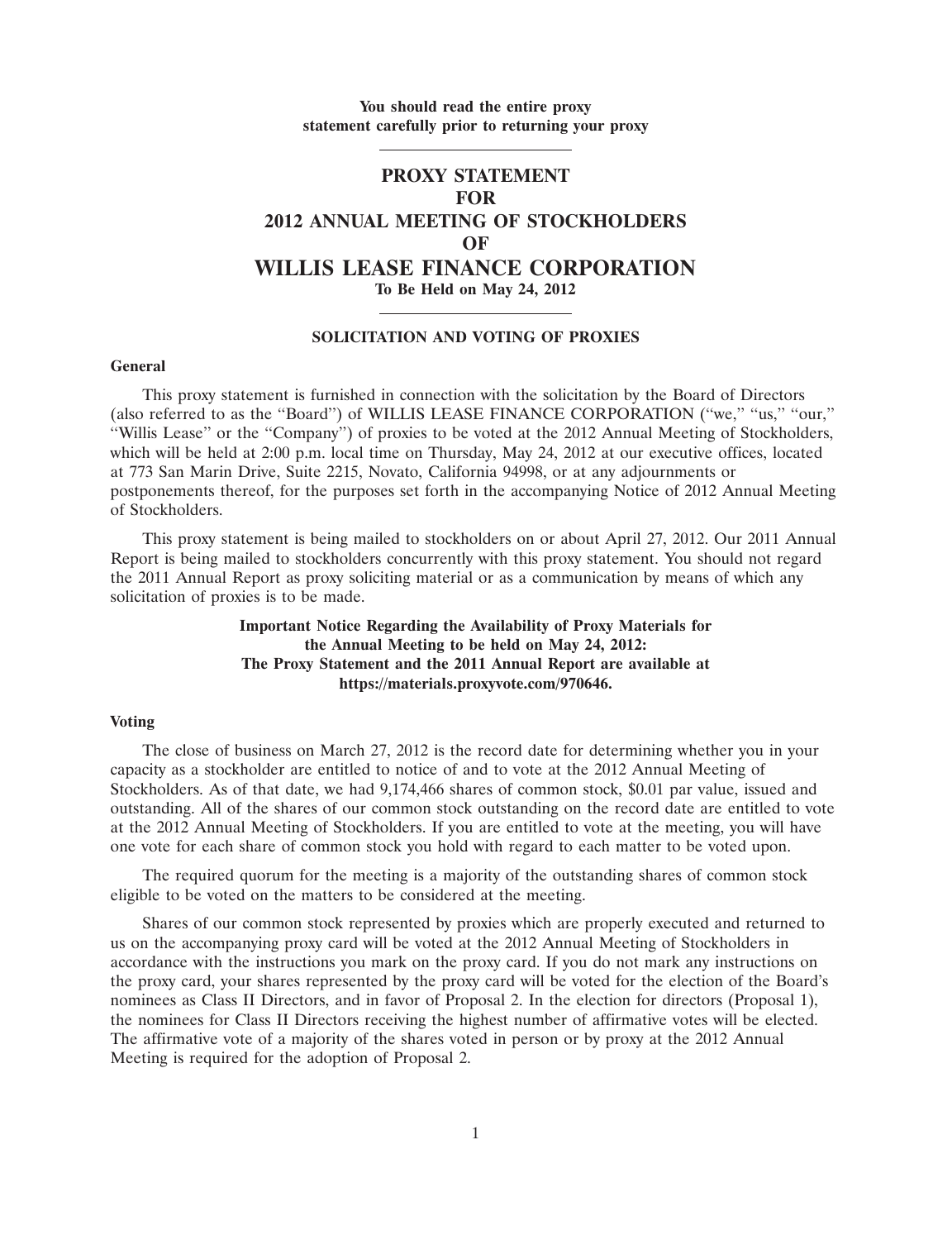If a properly signed proxy or ballot indicates that you abstain from voting or that your shares are not to be voted on a particular proposal, your shares will not be counted as having been voted on that proposal, although your shares will be counted as being in attendance at the meeting for purposes of determining the presence of a quorum. Broker non-votes (*i.e.*, shares held by brokers or nominees as to which instructions have not been received from beneficial owners or persons entitled to vote that the broker or nominee does not have discretionary power to vote on a particular matter) are counted towards a quorum, but are not counted for purposes of the proposals in determining whether a matter has been approved by a majority of the shares represented in person or by proxy and entitled to vote.

Our management does not know of any matters to be presented at the 2012 Annual Meeting of Stockholders other than those set forth in this proxy statement and in the Notice accompanying this proxy statement. If other matters should properly come before the meeting, the proxy holders will vote on such matters in accordance with their best judgment.

## **Revocability of Proxies**

If you give a proxy in the form accompanying this proxy statement, you have the right to revoke it at any time before it is voted at the meeting. You may revoke your proxy by:

- filing an instrument of revocation with our Corporate Secretary;
- presenting at or prior to the meeting of a duly executed proxy bearing a later date; or
- attending the meeting and electing to vote in person.

## **Solicitation**

This solicitation is made by our Board of Directors on our behalf. The entire cost of preparing, assembling and mailing the Notice of 2012 Annual Meeting of Stockholders, this proxy statement and the enclosed proxy card, and of soliciting proxies, will be paid by us. Proxies will be solicited principally through the use of the mails, but we may solicit proxies personally or by telephone, electronic mail or special letter by our officers and our regular employees for no additional compensation. We have retained American Stock Transfer & Trust and Broadridge to aid in the solicitation at an estimated cost to us of approximately \$13,328 plus out-of-pocket expenses.

# **INFORMATION ABOUT THE BOARD OF DIRECTORS AND THE COMMITTEES OF THE BOARD**

### **Board of Directors**

Our Bylaws authorize us to have six Directors. At the present time, the Board consists of six Directors who are divided into three classes of two directors each: Class I, Class II and Class III. One class is elected each year for a three-year term. Gérard Laviec, W. William Coon, Jr., Hans Joerg Hunziker, and Robert T. Morris are independent directors, as defined in the NASDAQ listing standard.

Our business, property and affairs are managed under the direction of the Board. Directors are kept informed of our business through discussions with our President and Chief Executive Officer and our other officers, by reviewing materials provided to them and by participating in meetings of the Board and its committees. The Board held a total of three meetings during the fiscal year ended December 31, 2011. Each incumbent director attended at least 75% of the aggregate of: (i) the total number of meetings of the Board; and (ii) the total number of meetings held by all Committees of the Board on which he served.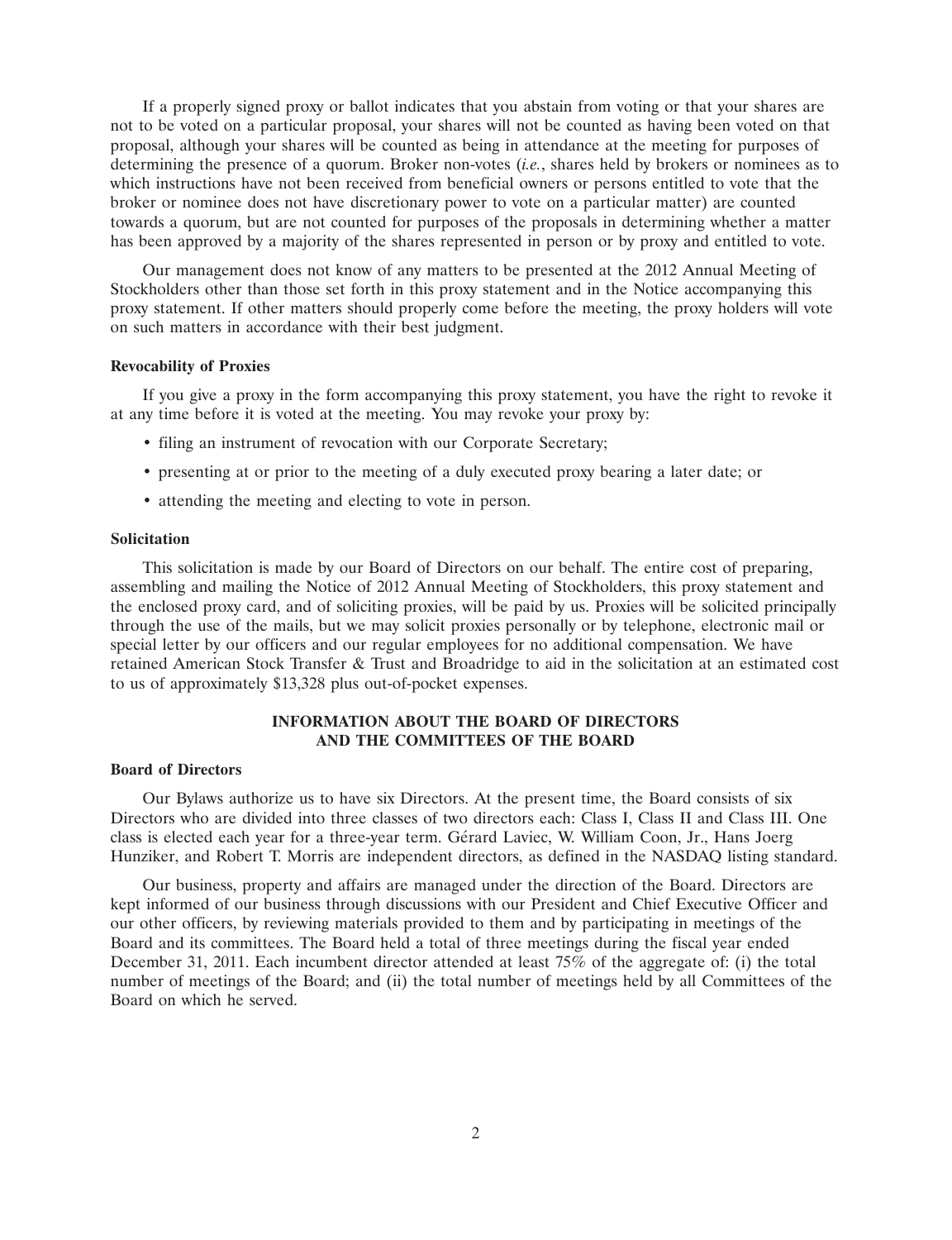#### **Communications with the Board**

You may communicate with the Board of Directors by sending a letter to: Board of Directors, Willis Lease Finance Corporation, c/o Office of the Corporate Secretary, 773 San Marin Drive, Suite 2215, Novato, California 94998. Our Office of the Corporate Secretary will receive your correspondence and forward it to the Board of Directors or to any individual director or directors to whom your communication is directed, unless the communication is unduly hostile, threatening, illegal, does not reasonably relate to us or our business, or is similarly inappropriate. The Office of the Corporate Secretary has the authority to discard any inappropriate communications or to take other appropriate actions with respect to any such inappropriate communications.

#### **Attendance at the Annual Meeting of Stockholders**

Directors Charles F. Willis IV, Robert T. Morris, Hans Joerg Hunziker and Austin C. Willis attended the 2011 Annual Meeting of Stockholders; our other directors did not attend. We have no policy requiring Board members to attend our annual meeting.

#### **Committees of the Board**

The Board of Directors has an Audit Committee and a Compensation Committee, both currently comprised solely of independent directors, as defined by the NASDAQ listing standard.

The Board does not have a nominating committee or committee performing the functions of such a committee. The Board has determined that the function of a nominating committee is adequately fulfilled by the independent directors. It has not established such a committee and therefore has no nominating committee charter. The full Board of Directors participates in the consideration of any director nominee.

Although we have not formally set any specific minimum qualifications that director nominees must possess, we look for candidates with the appropriate experience in aviation and leasing, a strong professional background, and a general understanding of marketing, finance and other disciplines related to the success of a company in our industry. And although not part of any formal policy, our goal is a balanced and diverse Board, with members whose skills, background and experience are complimentary and, together, cover the spectrum of areas that impact our business. Our directors are generally nominated by our management or other directors, and each nominee is evaluated based on the above qualifications and in the context of the Board as a whole. While we do not normally engage professional search firms or other third parties in connection with our Board nomination process, we may do so in the future.

Since we do not have a history of stockholder nominations of directors, we do not have a formal policy regarding stockholder nominees to the Board. Under our Bylaws, stockholders wishing to nominate a candidate for director must give notice to our Corporate Secretary no later than the close of business on the 90th day prior to the first anniversary of our preceding year's annual meeting. If the annual meeting is more than 30 days before or 60 days after such anniversary date, the notice must be delivered no later than the 90th day prior to such annual meeting or the 10th day following the day on which we publicly announce the annual meeting date. The notice should set forth: (i) the name, age, business address and residence address of the nominee; (ii) the principal occupation or employment of the nominee; (iii) the class and number of our shares beneficially owned by the nominee; (iv) a description of all arrangements or understandings between the stockholder and the nominee and any other person(s) pursuant to which the nomination is made by the stockholder; and (v) any other information relating to the nominee that is required to be disclosed in proxy statements for the election of directors pursuant to Regulation 14A under the Securities Exchange Act of 1934. Nominees proposed by stockholders will be evaluated in the same manner as those proposed by management or existing directors.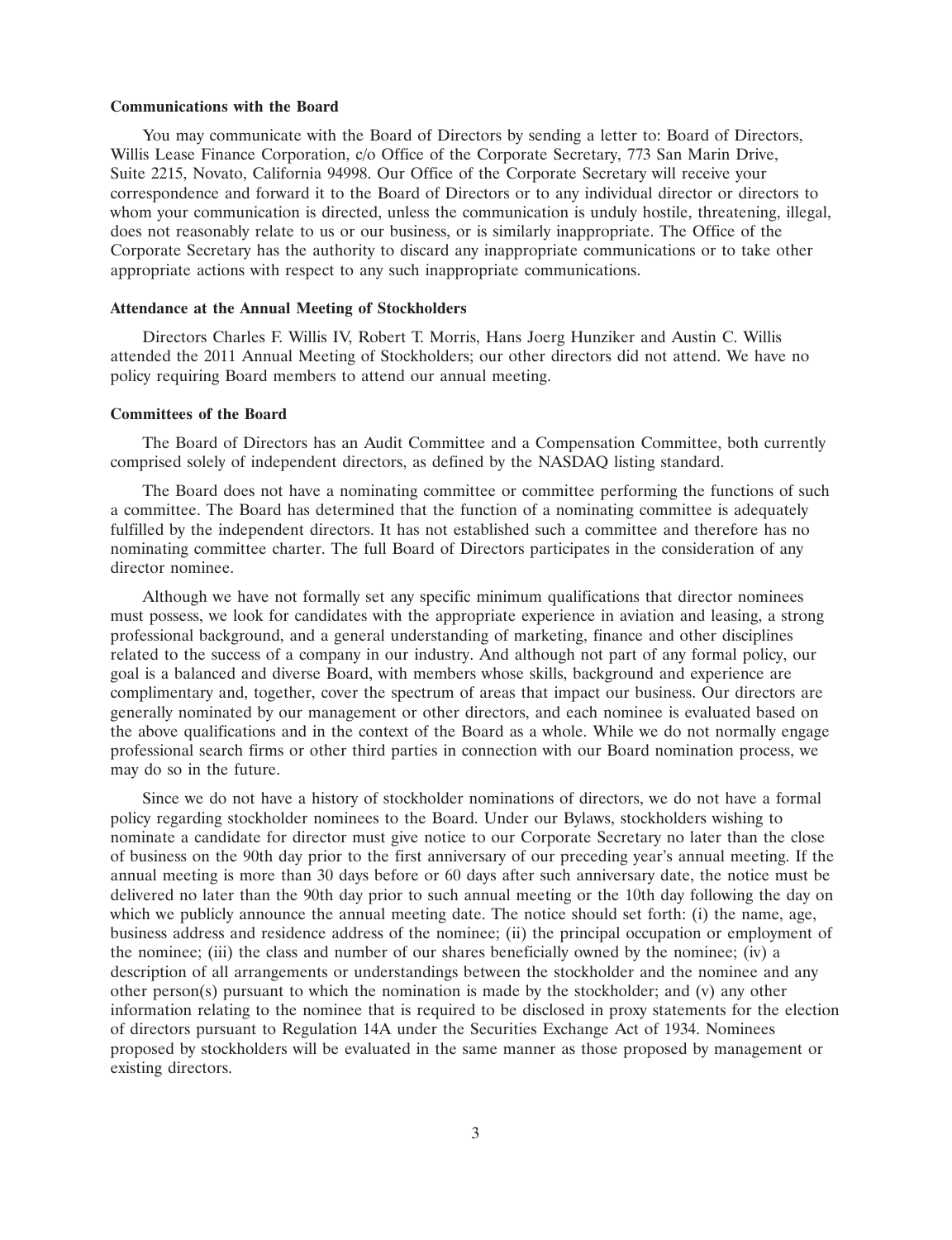The Audit Committee oversees our accounting function, internal controls and financial reporting process on behalf of the Board. The NASDAQ's listing rules require that our Audit Committee be composed of at least three independent directors. The Audit Committee meets with our financial management and our independent registered public accounting firm to review our financial statements and filings, the audit and matters arising from them, and financial reporting procedures, including any significant judgments made in preparation of the financial statements. The Audit Committee currently consists of Directors Robert T. Morris (Chair), Gérard Laviec, W. William Coon, Jr. and Hans Joerg Hunziker. All members of the Audit Committee are able to read and understand financial statements. Mr. Morris also qualifies as an audit committee financial expert, as defined by the SEC, and is financially sophisticated as required by the NASDAQ listing standards. The Committee held five meetings during the 2011 fiscal year. The Audit Committee's charter is available on the Company's web site (*www.willislease.com*).

The Compensation Committee reviews and approves our compensation arrangements for executive officers and administers the 2007 Stock Incentive Plan. The Compensation Committee currently consists of Directors Hans Joerg Hunziker (Chair), Gérard Laviec, W. William Coon, Jr., and Robert T. Morris. The Compensation Committee held four meetings during the 2011 fiscal year. For additional details, see ''Compensation of Executive Officers—Compensation Discussion and Analysis'' elsewhere in this proxy statement. The Compensation Committee's charter is available on the Company's web site (*www.willislease.com*).

#### **Board Leadership Structure**

Our company is led by Charles F. Willis, IV, the founder of the Company who serves as our Chairman and Chief Executive Officer. This approach is commonly utilized by public companies in the United States and we believe it has been effective for our company as well. Serving in both these roles since the Company was founded has allowed Mr. Willis to be seen by participants in the aviation industry and by our customers, business partners, investors and the other stakeholders as providing strong leadership for our company and in our industry. The Board believes that his combined role is the optimal structure for us and our stockholders because it enables decisive leadership, ensures clear accountability and enhances our ability to consistently communicate our message and strategy to all of our stakeholders. Moreover, Mr. Willis possesses detailed and in-depth knowledge of the issues, opportunities and challenges facing us and our business and, therefore, is best positioned to develop agendas that focus the Board's time and attention on the most critical matters, while minimizing the potential for confusion or duplication of efforts. We recognize that different board leadership structures may be appropriate for companies in different situations and believe that no one structure is suitable for all companies. We believe that our current Board leadership structure is optimal for us because it demonstrates to our employees, suppliers, customers and other stakeholders that Willis Lease is under strong leadership, with a single person setting the tone and having primary responsibility for managing our operations.

We have not appointed an independent board chairman or lead independent director, as we believe that the members of our Board and the two standing Board Committees consisting of independent directors provide an appropriate level of oversight. In this regard, the Audit Committee oversees the accounting and financial reporting processes, as well as risk, legal and compliance matters. The Compensation Committee oversees the compensation of our Chairman and Chief Executive Officer, and upon the recommendation of the Chief Executive Officer, the compensation of the other Named Executive Officers. Each of these Committees is led by a chairperson other than the Chairman and Chief Executive Officer and, as discussed in more detail in this proxy, the entire Board of Directors is actively involved in overseeing our risk management. The entire Board, or, as appropriate, the independent directors, monitors matters such as the composition of the Board and its committees, board performance and ''best practices'' in corporate governance. Our independent directors also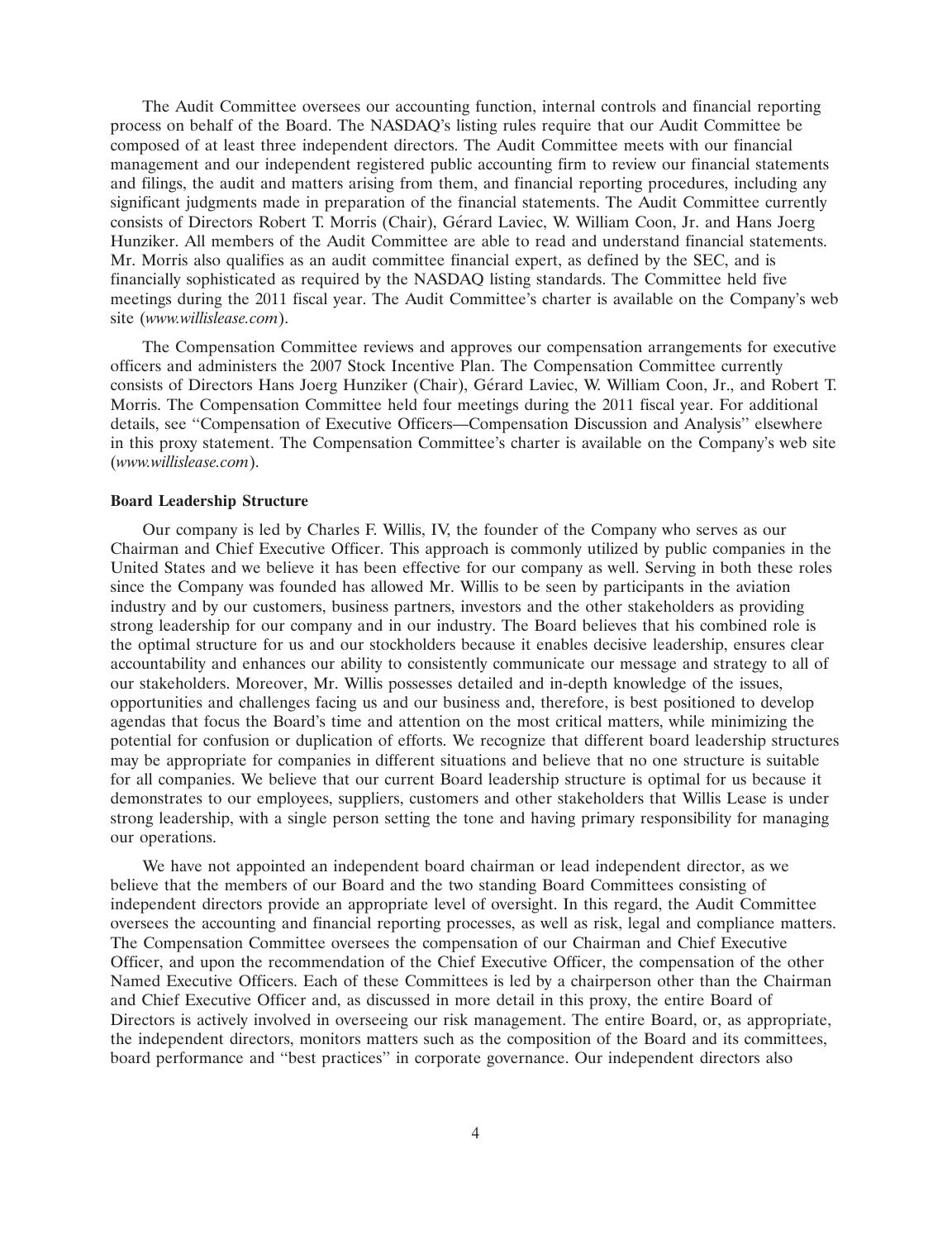conduct meetings in executive session. These meetings are typically held in conjunction with every Board meeting and in 2011 each Board meeting included an independent directors' session. This allows directors to speak candidly on any matters of interest without the Chief Executive Officer or other managers present. We believe this framework strikes a sound balance with appropriate oversight and that appointing an independent board chairman would not improve the performance of the Board in a material way.

#### **The Board's Role in Risk Oversight**

It is management's responsibility to manage risk and bring to the Board's attention the most material risks to the Company. Our Board, including through the Audit Committee and Compensation Committee, each of which are comprised solely of independent directors, regularly reviews various areas of significant risk to the Company, and advises and directs management on the scope and implementation of policies, strategic initiatives and other actions designed to mitigate various types of risks. Specific examples of risks primarily overseen by the full board include competition risks, industry risks, economic risks, liquidity risks, business operations risks and risks related to acquisitions and dispositions. Our Audit Committee regularly reviews with management and the independent auditors significant financial risk exposures and the processes management has implemented to monitor, control and report such exposures. Specific examples of risks primarily overseen by the Audit Committee include risks related to the preparation of Willis Lease's financial statements, disclosure controls and procedures, internal controls and procedures required by the Sarbanes-Oxley Act, accounting, financial and auditing risks, treasury risks (insurance, credit and debt), risks posed by significant litigation matters, risks associated with proposed affiliate transactions, and compliance with the Company's Code of Ethics and other applicable laws and regulations. The Compensation Committee reviews and evaluates risks related to the attraction and retention of talent, risks associated with management succession planning, and risks related to the design of compensation programs established by the Compensation Committee for our executive officers. The Compensation Committee has determined in its reasonable business judgment that our compensation policies and practices for all employees, including executive officers, do not create risks that are reasonably likely to have a material adverse effect on the Company.

## **Director Compensation**

For details regarding director compensation, see ''Compensation of Executive Officers— Compensation Discussion and Analysis—Director Compensation'' elsewhere in this proxy statement.

## **Biographical Information**

|                                                                    | <b>Director</b><br><b>Since</b> | $Age*$ |
|--------------------------------------------------------------------|---------------------------------|--------|
| Class I Directors Whose Terms Expire at the 2014 Annual Meeting:   |                                 |        |
|                                                                    | 2006                            | 63     |
|                                                                    | 2003                            | 72     |
| Class II Directors Whose Terms Expire at the 2012 Annual Meeting:  |                                 |        |
|                                                                    | 2008                            | 31     |
|                                                                    | 2002                            | 72     |
| Class III Directors Whose Term Expires at the 2013 Annual Meeting: |                                 |        |
|                                                                    | 1985                            | 63     |
|                                                                    | 2006                            | 62     |

Age as of March 21, 2012.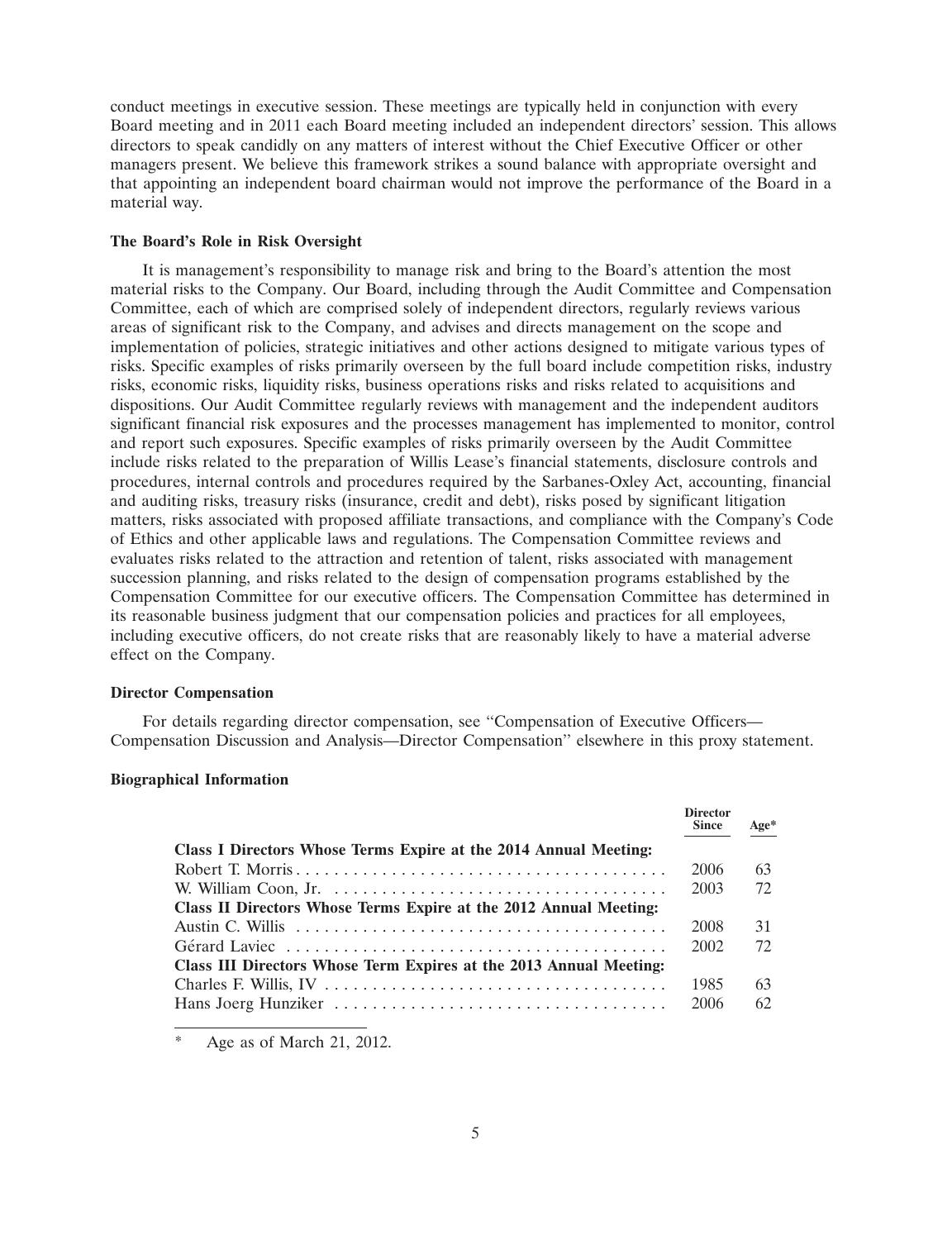#### **Principal Occupations, Background and Qualifications of Director Nominees and Continuing Directors**

*Charles F. Willis, IV* is the founder of Willis Lease, has served as Chief Executive Officer and a Director since our incorporation in 1985, served as President until July 2011 (when Donald A. Nunemaker was promoted to that position), and has served as Chairman of the Board of Directors since 1996. Mr. Willis has over 40 years of experience in the aviation industry. From 1975 to 1985, Mr. Willis served as president of Willis Lease's predecessor, Charles F. Willis Company, which purchased, financed and sold a variety of large commercial transport aircraft and provided consulting services to the aviation industry. During 1974, Mr. Willis operated a small business not involved in the aviation industry. From 1972 through 1973, Mr. Willis was Assistant Vice President of Sales at Seaboard World Airlines, a freight carrier. From 1965 through 1972, he held various positions at Alaska Airlines, including positions in the flight operations, sales and marketing departments. As our founder and Chief Executive Officer, Mr. Willis brings to the Board significant senior leadership, sales and marketing, industry, technical and global experience, and a deep institutional knowledge of the Company, its operations and customer relations.

*Hans Joerg Hunziker* previously served as one of our Directors from November 2000 until July 1, 2003. He was elected a Class II Director at the 2006 Annual Meeting. Since 2002, Mr. Hunziker has been the owner and CEO of HLF Aviation GmbH (formerly known as Hunziker Lease & Finance), a company he founded in Switzerland which offers independent business consulting services to the aviation industry. From 1998 to 2002, he was the President and Chief Executive Officer of Flightlease AG Ltd., a public company involved in aircraft leasing as a subsidiary of SAirGroup whose headquarters are in Zurich, Switzerland. From 1998 to 2001, he was also co-CEO of GATX Flightlease Management GmbH, an asset management and commercial aircraft leasing company. From 1996 to 1998, he was the Chief Financial Officer of SAirServices Ltd., a group of companies including aircraft maintenance and overhaul, ground handling services, information technology and real estate, and Managing Director of SAirServices Invest Ltd. From 1991 to 1996, he was Chief Financial Officer of Swissair Associated Companies Ltd., a group of 150 companies, primarily in the hotel, catering (Gate Gourmet) and trading business. Mr. Hunziker holds a master's degree in Economics and Business Administration from the University of Zurich. He also received the equivalent of a doctoral degree from the University of Zurich, after successful completion of his thesis on Strategic Planning in the Airline Industry. In addition to previously serving as a director of Willis Lease, he was Chairman of the Board of Flightlease Holdings (Guernsey) Limited (and a director of several of its subsidiaries in Guernsey and Bermuda), as well as Chairman of the Board of Flightlease (Netherlands) B.V., SRTechnics Group AG, SRTechnics Switzerland AG, Swisscargo AG and SAirServices Invest AG. He was a member of the Board of Directors of Jetbird AG from 2006-2009, and was also previously a member of the Board of Directors of each of FlightTechnics LLC, Delaware, Swissport Brazil Ltd., Polygon Insurance Company Ltd. and Gotland Shipping AG. Mr. Hunziker brings to the Board a high level of financial sophistication, broad international exposure and significant experience in commercial aviation and the aviation equipment leasing industry.

*G´erard Laviec* joined our Board of Directors in February 2002. In 2001, Mr. Laviec retired from his position as President and Chief Executive Officer of CFM International, a partnership between General Electric Company and SNECMA and a major supplier of engines for commercial jets. Mr. Laviec joined the CFM-56 Program in 1976 in its incipient phase. From 1983 to 1995, he served as General Manager in product support engineering, business operations, sales and marketing, and was named President and Chief Executive Officer of CFM International in 1995. Mr. Laviec also served as the Chairman of the Board of Shannon Engine Support, a wholly-owned CFM International subsidiary in Ireland, from 1995 until 2001. Mr. Laviec is a graduate of INSA Lyon, France with a degree in Mechanical Engineering. He served in the French Air Force as a Flight Officer in Search and Rescue teams prior to joining SNECMA. He is a Knight for the French National Order of Merit. Mr. Laviec brings to the Board intimate knowledge about a key aviation industry player and an important supplier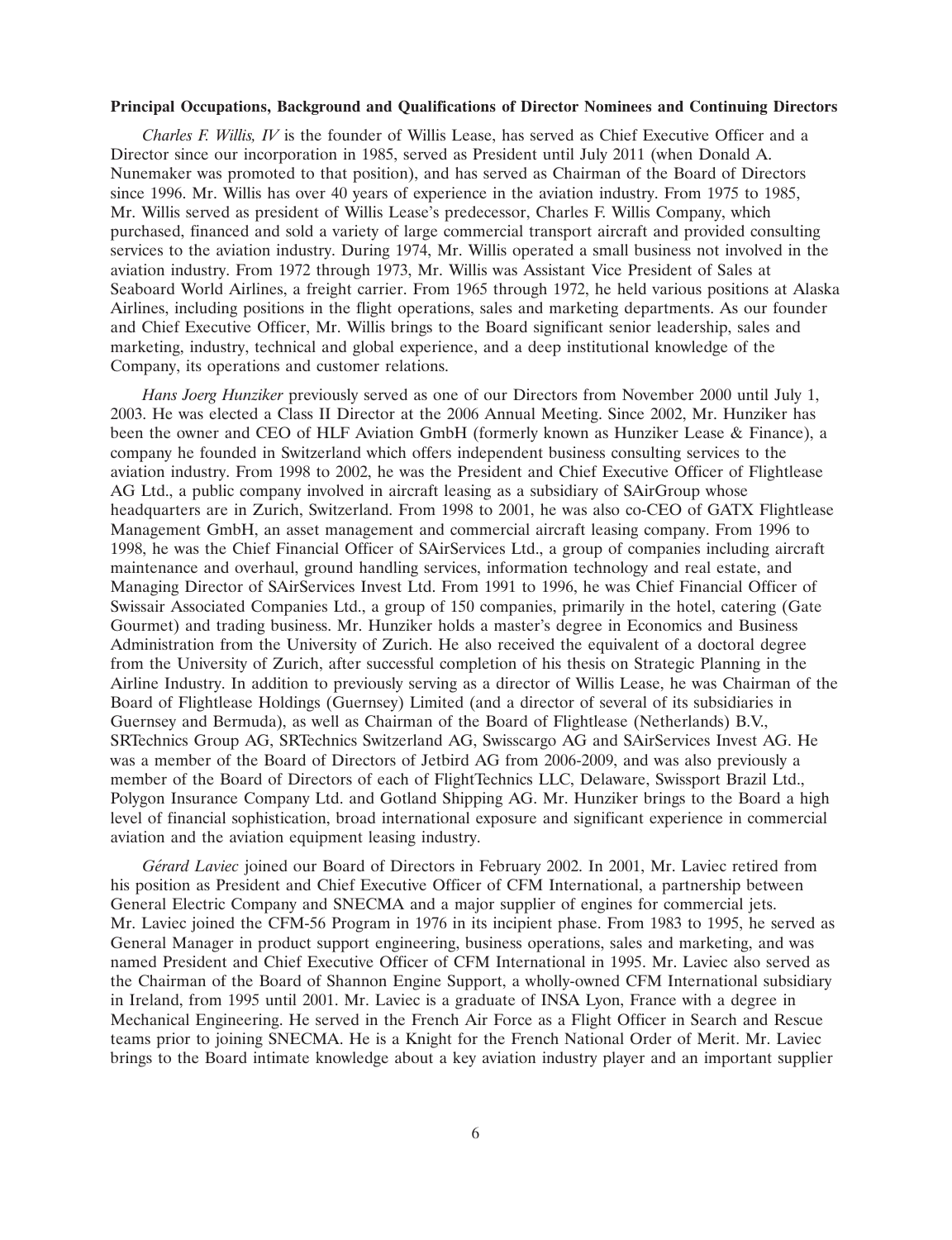of engines to the Company, broad international exposure and insight into challenges associated with managing a global organization, expertise in aviation and engineering generally, and expertise in the engine leasing industry in particular.

*W. William Coon, Jr.* spent 34 years at GE Aircraft Engines (''GEAE''), a division of General Electric Company (NYSE:GE), where he served in numerous management positions. Prior to retiring from GEAE in 2000, Mr. Coon was General Manager for Small Commercial Aircraft Services. From 1984 to 1998 he served as Director of Product Support, where he was responsible for supplying global services to the company's regional airline customers. In addition to those executive positions, Mr. Coon was a director of each of T Group America and Flight Technics from 2003 through 2007. Mr. Coon holds a Bachelor of Science Degree in Aeronautical Engineering from the University of Michigan and a Master of Business Administration from Xavier University. Mr. Coon brings to the Board a valuable technical literacy, knowledge of an important manufacturer and supplier of engines to the Company, and familiarity with the needs of the Company's commercial airline customer base.

*Robert T. Morris* is currently President of Robert Morris & Company, a company he founded in 1992. He joined Union Bank of California Leasing in 2004 to establish an innovative equipment leasing group, and served as its President through March 2007. Prior to joining Union Bank of California Leasing, he was a consultant to more than 25 commercial banks for their equipment leasing operations over a 12 year period. He has also worked for Bank of San Francisco, Bank of Montreal and GATX Leasing Corporation. Mr. Morris holds a master's degree from the American Graduate School of International Management and a Bachelor of Arts Degree from the University of Denver with majors in Economics, Political Science and History. Mr. Morris brings to the Board considerable expertise in the aviation equipment leasing industry with a focus on finance and risk evaluation.

*Austin C. Willis* was elected to the Board in December 2008. Mr. Willis is the founder of and has, since 2004, served as the president of JT Power LLC, a privately held company engaged in the business of selling commercial jet turbine engine parts and leasing commercial aircraft. Mr. Willis has, since 2006, also owned and served as Chief Executive Officer of Aviation Management LLC, an aviation consulting firm. Mr. Willis holds a bachelor's degree from the London School of Economics and Political Science where he studied finance and industrial relations. He is the son of Charles F. Willis, IV. Mr. Willis brings to the Board familiarity with the aviation industry generally with a focus on the after-market disposition of the aircraft engines and parts which comprise the Company's engine portfolio.

## **PROPOSAL 1 ELECTION OF TWO CLASS II DIRECTORS**

Our Board is divided into three classes, each class having a three-year term that expires in successive years. At the 2012 Annual Meeting of Stockholders, two Directors will be elected in Class II, to serve a three-year term expiring at the 2015 Annual Meeting of Stockholders or until succeeded by another qualified director who has been duly elected.

The nominees for Director in Class II are Gérard Laviec and Austin C. Willis.

The proxy holders intend to vote all proxies received by them for the foregoing nominees, unless instructions to the contrary are marked on the proxy. In the event that any nominee is unable or declines to serve as a Director at the time of the 2012 Annual Meeting of Stockholders, the proxies will be voted for any nominee who shall be designated by the present Board to fill the vacancy. As of the date of this proxy statement, the Board is not aware of any nominee who is unable or will decline to serve as a director.

# **THE BOARD OF DIRECTORS UNANIMOUSLY RECOMMENDS A VOTE ''FOR''THE ELECTION OF THE NOMINEES AS CLASS II DIRECTORS.**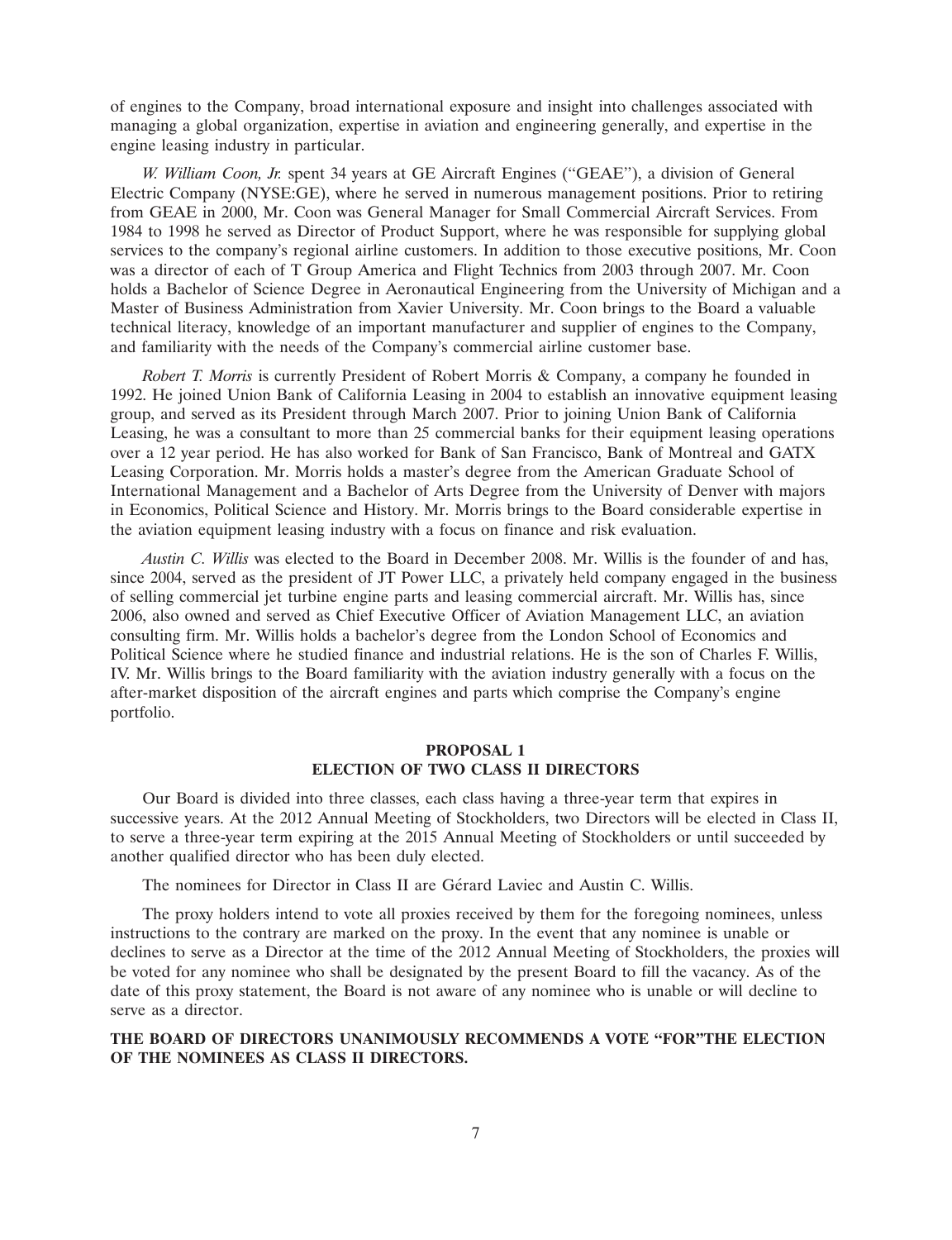## **EXECUTIVE OFFICERS OF WILLIS LEASE FINANCE CORPORATION**

Our executive officers are as follows:

| Name                                                    | $Age*$ | <b>Positions and Offices</b>                                             |
|---------------------------------------------------------|--------|--------------------------------------------------------------------------|
| Charles F. Willis, $IV^{**}$ 63 Chief Executive Officer |        |                                                                          |
| Donald A. Nunemaker 64 President                        |        |                                                                          |
|                                                         |        | Bradley S. Forsyth  46 Senior Vice President and Chief Financial Officer |
|                                                         |        | Thomas C. Nord 71 Senior Vice President, General Counsel and Secretary   |
|                                                         |        | Judith M. Webber 60 Senior Vice President, Technical Services            |

\* Age as of March 21, 2012.

\*\* See business experience background under ''Principal Occupations, Background and Qualifications of Director Nominees and Continuing Directors.''

*Donald A. Nunemaker* has been with us since July 1997 and currently serves as our President. Prior to his appointment as President, he served as General Manager—Leasing until July 2011, as Chief Operating Officer until September of 2006, and prior to that as Chief Administrative Officer until March 2001. Mr. Nunemaker also served on our Board of Directors from June to November 2000. Mr. Nunemaker is responsible for managing our day-to-day operation and has been extensively involved in the equipment leasing industry since 1973. From 1995 to 1996, Mr. Nunemaker was President and CEO of LeasePartners, Inc., a leasing company based in Burlingame, California, which was acquired in 1996 by Newcourt Credit Group. From 1990 to 1994, Mr. Nunemaker was Executive Vice President of Concord Asset Management, Inc., an aircraft and computer leasing subsidiary of Concord Leasing, Inc., which was owned by the HSBC Group. Before joining Concord in 1990, Mr. Nunemaker was President and CEO of Banc One Leasing Corporation of New Jersey. Prior to that he spent thirteen years with Chase Manhattan Leasing Company in a variety of senior line and staff positions. Mr. Nunemaker has a Master of Business Administration Degree from Indiana University.

*Bradley S. Forsyth* joined us in January 2007, bringing more than 14 years of experience in the finance and aviation industries. Mr. Forsyth is responsible for the capital markets, finance, treasury, accounting, risk management and systems functions of the Company. Prior to joining Willis Lease from 1994 to 2006, he served as Vice President of Finance for Standard Aero, an international aviation maintenance, repair and overhaul services provider, providing financial management support to nine business units with \$800 million in annual sales. Prior to that, he was with PriceWaterhouse (now PricewaterhouseCoopers) practicing in their audit and tax departments. He is a Chartered Accountant and graduated from the University of Manitoba with a Bachelor of Commerce Degree.

*Thomas C. Nord* has served as our Senior Vice President and General Counsel since July 2003. Mr. Nord is responsible for managing our legal affairs. From May 1977 to March 2003, he was an attorney with GATX. While at GATX, among other positions, he served from January 1981 until March 2003 as the Managing Director, General Counsel and Secretary for various GATX subsidiaries specializing in finance and leasing. From February 1974 until May 1977, Mr. Nord was Counsel to Irving Trust Company in New York, New York. From June 1969 to February 1974 Mr. Nord was associated with the New York City law firm of Seward & Kissel. Mr. Nord holds a Juris Doctor Degree from the University of North Carolina.

*Judith M. Webber*, our Senior Vice President, Technical Services, has been with us since 1996 overseeing the technical aspects of our business. Ms. Webber has more than 40 years of experience in aircraft and engine maintenance. Before joining us, she was Powerplant Technical Services Manager at Hawaiian Airlines for 9 years. Ms. Webber also worked in the Canadian High Arctic and Northern Canada for a number of years and served for 2 years as an Airworthiness Inspector for Transport Canada. She started her aviation career by serving in the Royal Air Force as an Aircraft Propulsion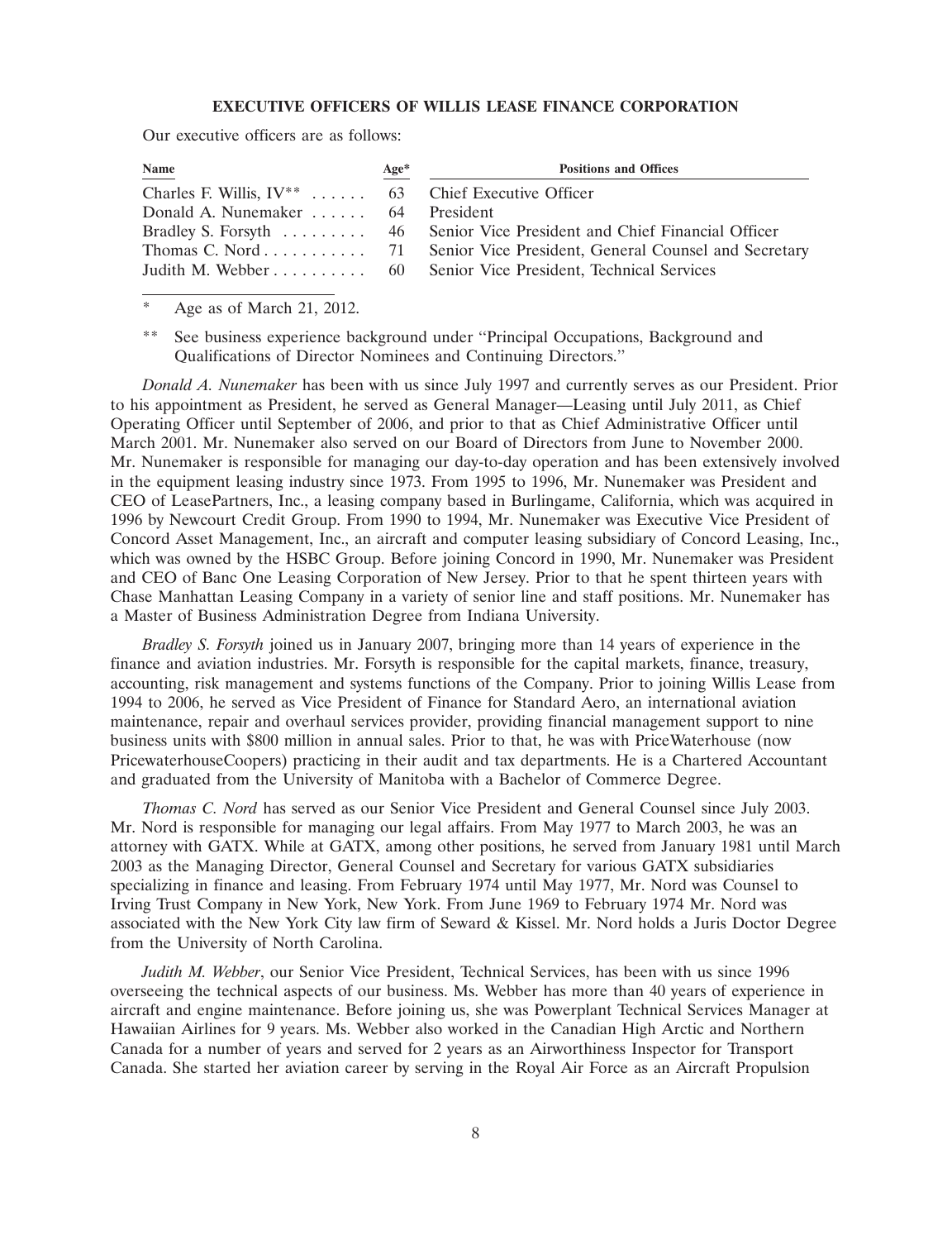Technician for 8.5 years. She holds an FAA Airframe and Powerplant license and previously held both Transport Canada and British CAA Aircraft Maintenance Engineer licenses.

# **SECURITY OWNERSHIP OF CERTAIN BENEFICIAL OWNERS AND MANAGEMENT**

The following table sets forth information regarding the beneficial ownership of our common stock as of March 27, 2012 by: (i) each person who is known to us to own beneficially more than five percent of the outstanding shares of our common stock; (ii) each Director; (iii) each officer listed in the Summary Compensation Table; and (iv) all Directors and Executive Officers as a group. Unless specified below, the mailing address for each individual, officer or director is c/o Willis Lease Finance Corporation, 773 San Marin Drive, Suite 2215, Novato, CA 94998. As of March 27, 2012, we had 9,174,466 shares of common stock, \$0.01 par value, issued and outstanding.

|                                                                                          | Common $stock(1)$          |                               |  |  |
|------------------------------------------------------------------------------------------|----------------------------|-------------------------------|--|--|
| <b>Name and Address of Beneficial Owner</b>                                              | Number of<br><b>Shares</b> | Percentage of<br><b>Class</b> |  |  |
|                                                                                          | 3,109,739(2)               | 33.24%                        |  |  |
|                                                                                          | 266,441(3)                 | $2.86\%$                      |  |  |
|                                                                                          | 109,576(4)                 | $1.19\%$                      |  |  |
|                                                                                          | 94,654(2)                  | $1.03\%$                      |  |  |
|                                                                                          | 88,484(5)                  | ∗                             |  |  |
|                                                                                          | 67,771(6)                  | ∗                             |  |  |
| Gérard Laviec                                                                            | 40,490(7)                  | ∗                             |  |  |
| Hans Joerg Hunziker                                                                      | 9,023(8)                   | *                             |  |  |
|                                                                                          | 4,497                      | $\ast$                        |  |  |
| W. William Coon, Jr                                                                      | 4,420                      | $\ast$                        |  |  |
| All Directors and Executive Officers as a group                                          |                            |                               |  |  |
| $(10 \text{ persons}) \dots \dots \dots \dots \dots \dots \dots \dots \dots \dots \dots$ | 3,795,095                  | $40.67\%$                     |  |  |
|                                                                                          | 947,261(9)                 | $10.32\%$                     |  |  |
|                                                                                          | 754,150(10)                | 8.22%                         |  |  |
| Rutabaga Capital Management LLC                                                          | 539,651(11)                | 5.88%                         |  |  |
|                                                                                          | 520, 131 (12)              | 5.67%                         |  |  |

Less than one percent of our outstanding common stock.

- (1) Except as indicated in the footnotes to this table, the stockholders named in the table are known to us to have sole voting and investment power with respect to all shares of common stock shown as beneficially owned by them, subject to community property laws where applicable. The number of shares beneficially owned includes common stock of which such individual has the right to acquire beneficial ownership either currently or within 60 days after March 27, 2012, including, but not limited to, upon the exercise of an option.
- (2) Includes 2,196,447 shares held by CFW Partners, L.P., a California limited partnership, of which Charles F. Willis, IV, holds a one percent (1%) interest as sole general partner and an eighty percent (80%) interest as a limited partner. A trust for the benefit of Austin C. Willis holds the remaining nineteen percent (19%) interest as a limited partner. Also includes (i) 4,489 shares held in a joint tenancy account with a family member of Mr. Willis who does not live in the same household; (ii) 4,489 shares held under an account in the name of Charles F. Willis, V for which Mr. Willis is the custodian; and, (iii) 904,314 shares held by Mr. Willis in his individual capacity, which include (x) 228,044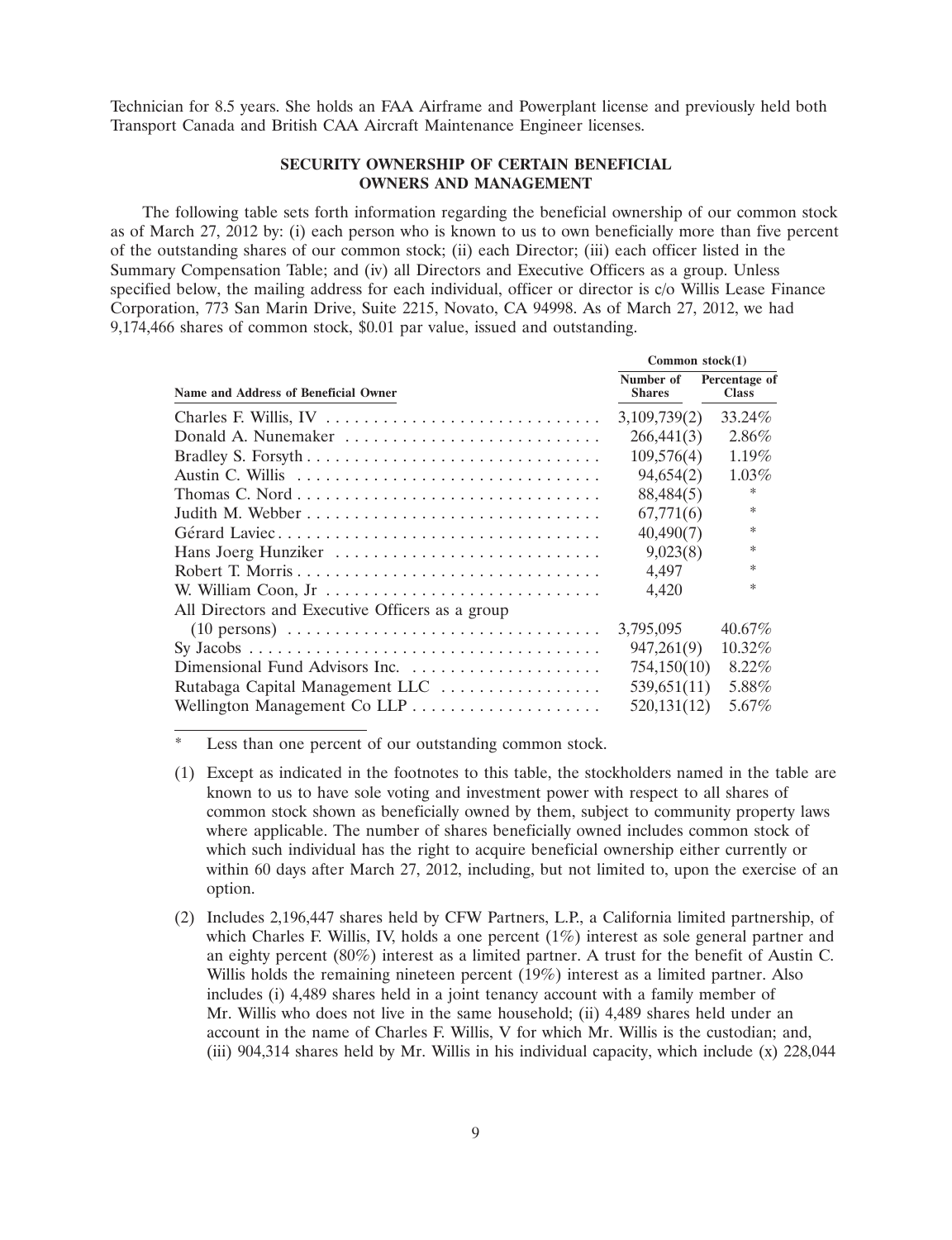shares pledged and (y) 181,411 options to purchase shares at a weighted average exercise price of \$6.37.

- (3) Includes 125,990 options to purchase shares at a weighted average exercise price of \$5.82 per share.
- (4) Mr. Forsyth also owns 300 Series A preferred shares which he purchased on June 5, 2008 at \$10.25 per share and 8,400 Series A preferred shares which he purchased in April 2009 at an average per share price of \$7.68.
- (5) Includes 22,000 options to purchase shares at a weighted average exercise price of \$9.20 per share. Mr. Nord also owns 2,500 Series A preferred shares which he purchased on February 7, 2006 at \$10.00 per share.
- (6) Includes 3,750 options to purchase shares at a weighted average exercise price of \$9.20 per share.
- (7) Includes 19,867 options to purchase shares at a weighted average exercise price of \$7.12 per share.
- (8) Includes 2,400 options to purchase shares at a weighted average exercise price of \$8.70 per share.
- (9) Based on Schedule 13G filed by Sy Jacobs with the Securities and Exchange Commission on February 14, 2012. Includes 594,934 shares held by JAM Partners, L.P., 317,227 shares held by JAM Equity Partners, LLC, and 35,100 shares held by Sy Jacobs. The mailing address of all three is 11 East 26 Street, New York, NY 10010.
- (10) Based on Schedule 13G filed by Dimensional Fund Advisors LP with the Securities and Exchange Commission on February 10, 2012. Dimensional Fund Advisors LP mailing address is Palisades West, Building One, 6300 Bee Cave Rd., Austin, TX 78746.
- (11) Based on Schedule 13G filed by Rutabaga Capital Management with the Securities and Exchange Commission on February 10, 2012. Rutabaga Capital Management mailing address is 64 Broad Street, 3rd Floor, Boston, MA 02109.
- (12) Based on Schedule 13G filed by Wellington Management Company, LLP and Wellington Trust Company, NA. with the Securities and Exchange Commission on February 14, 2012. Wellington Management Company, LLP and Wellington Trust Company, NA mailing address is 280 Congress Street, Boston, MA 02210.

# **SECTION 16(a) BENEFICIAL OWNERSHIP REPORTING COMPLIANCE**

Section 16(a) of the Securities Exchange Act of 1934, as amended, requires our Directors and executive officers, and persons who own more than ten percent of a registered class of our equity securities, to file with the Securities and Exchange Commission initial reports of ownership and reports of changes in ownership of common stock and our other equity securities. Directors, executive officers and holders of more than ten percent of our common stock are required by Securities and Exchange Commission regulation to furnish us with copies of all Section 16(a) reports they file.

Based solely upon review of the copies of such reports furnished to us and written representations from our officers and Directors, we believe that during the fiscal year ended December 31, 2011, our Directors, executive officers and holders of more than ten percent of our common stock complied with all applicable Section 16(a) filing requirements.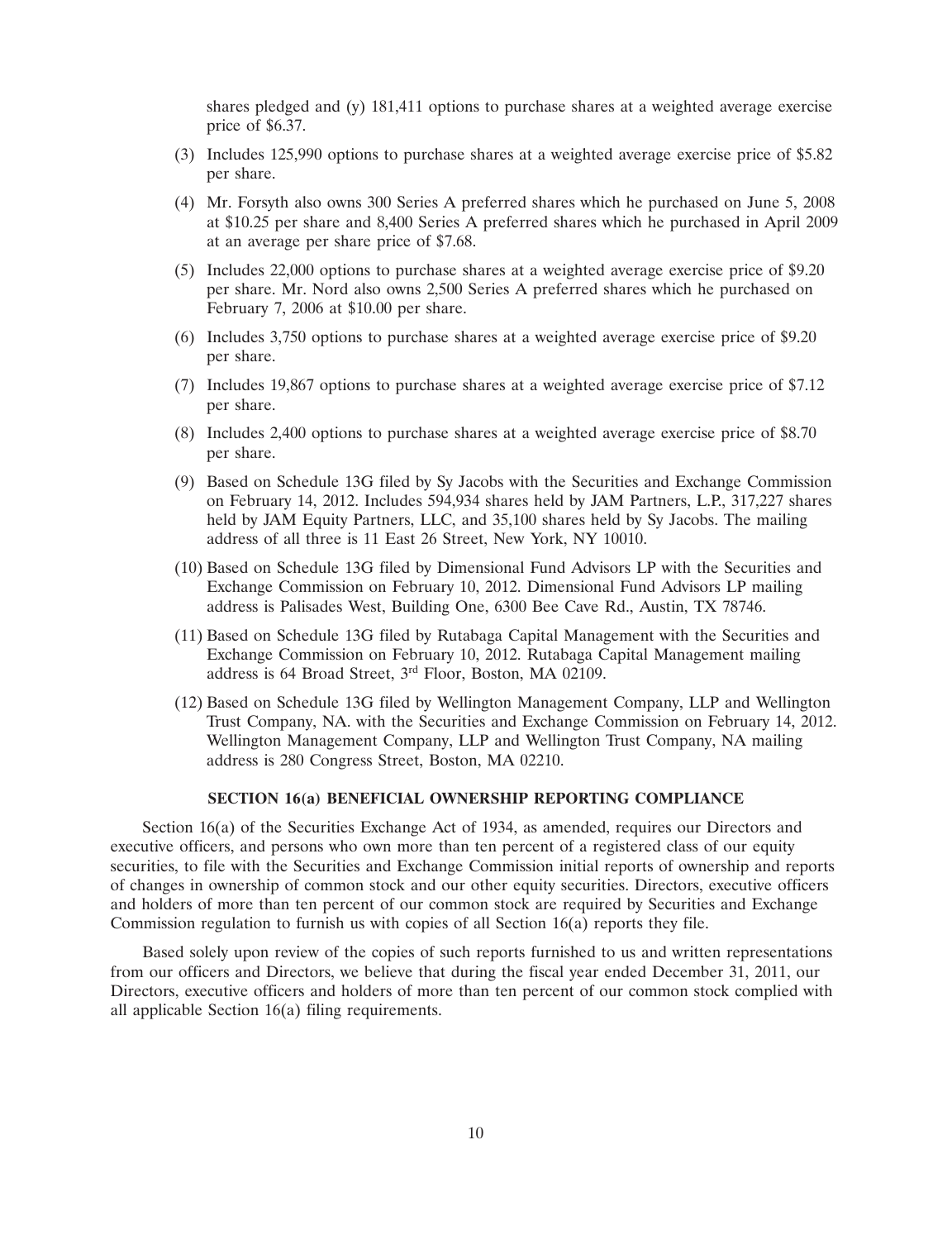#### **COMPENSATION OF EXECUTIVE OFFICERS**

## **COMPENSATION DISCUSSION & ANALYSIS**

This Compensation discussion and analysis describes the material elements of our compensation program for Named Executive Officers. The Compensation Committee of the Board of Directors (the ''Compensation Committee'') oversees the design and administration of our executive compensation programs. The Compensation Committee is comprised of four independent directors: Hans Joerg Hunziker (Chair as of January 1, 2011), Gérard Laviec (who was the Chair prior to January 1, 2011), W. William Coon, Jr., and Robert T. Morris. The Compensation Committee meets formally twice per year, and more often if needed. Each meeting includes an executive session, with no member of management present. The Compensation Committee's charter is available on the Company's web site *(www.willislease.com)*.

The Compensation Committee retains compensation consultants from time to time to evaluate executive compensation levels and advise on specific programs; the consultants report directly to the Compensation Committee. For the past five years, the Compensation Committee has retained Smith Compensation Consulting to advise on various compensation issues. Smith Compensation Consulting has no other contract or business relationship with Willis Lease.

The Compensation Committee also carefully considers feedback from the Company's stockholders regarding the Company's executive compensation program, including the results of the stockholders' advisory vote on executive compensation at the 2011 annual meeting which was approved by more than 99% of the votes cast. In accordance with the preference which received the most votes cast among the alternatives regarding the frequency of future advisory votes on executive compensation, the Board decided that future advisory votes on executive compensation would be submitted to stockholders every three years. Accordingly, the next advisory vote on executive compensation would occur at the 2014 annual meeting of stockholders. Stockholders are invited to express their views to the Board regarding executive compensation as well as other matters as described in this Proxy Statement under the heading ''Communications with the Board''.

## **Compensation Philosophy and Objectives**

The objectives of our compensation programs are to attract and retain high performing executives, to provide a substantial link between the company's performance and executive pay, and to provide stockholders with a superior rate of return. It is the Compensation Committee's philosophy to link the named executive officers' compensation to corporate performance. The individual elements of compensation are targeted at different areas. Base salaries should be sufficiently competitive to attract and retain highly capable executives; annual incentive bonuses are intended to reward meeting budgeted earnings goals each year; long-term incentives, now primarily in the form of grants of restricted stock, are intended to align executive and stockholder interest, reward long term growth of revenues and earnings, and provide an incentive for key executives to stay with the organization over the long term.

The base salary, annual incentive compensation and long-term incentive compensation of the named executive officers are determined in part by the Compensation Committee reviewing data on prevailing compensation practices of comparable companies with whom we compete for executive talent and evaluating such information in connection with our corporate goals and compensation practices. The Compensation Committee considers various sources of data when determining executive compensation levels, including compensation data from a sampling of public companies and public compensation surveys.

However, it is difficult to determine a precise peer group because the vast majority of the Company's direct competitors are business units within much larger corporations such as General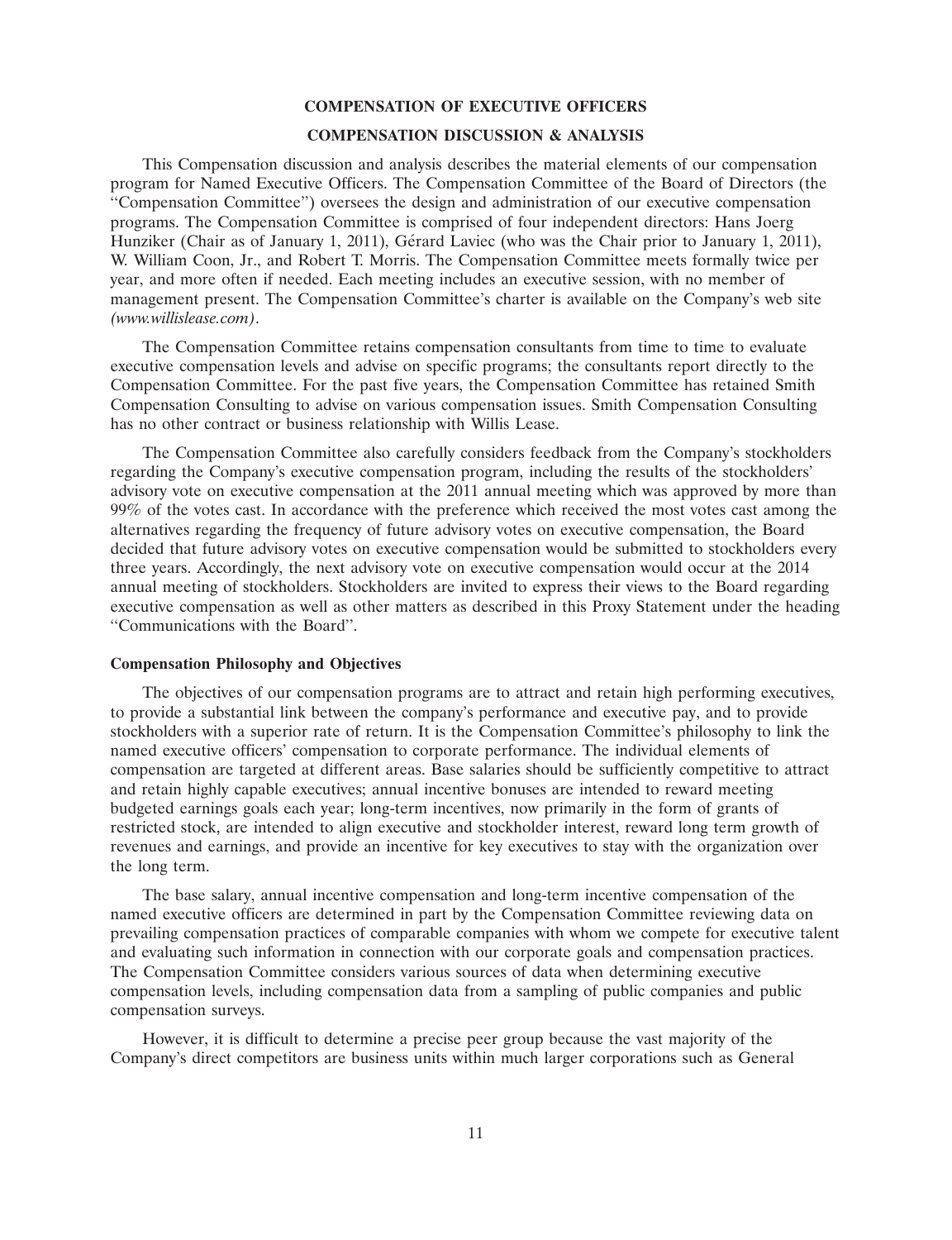Electric, United Technologies and Bank of Tokyo Mitsubishi such that the heads of the leasing divisions do not appear in proxy statements as Named Executive Officers—therefore, the Compensation Committee makes its decisions based primarily on its understanding of compensation practices in the aviation services and leasing markets, generally, and for companies of comparable size. Accordingly, with the help of Smith Compensation Consulting, the Company has developed information on executive pay practices in (i) public financial services and leasing companies and (ii) other public companies that are representative of the market in which the Company competes for talent. For fiscal year 2011, the sample of companies consisted of the following companies:

- 
- 
- Asset Acceptance Capital Corp. Harris Interactive, Inc. OC Holdings, Inc.
- 
- 
- 
- 
- 
- Electro Rent Corporation Micrel, Incorporated Zoran Corporation
- Fisher Communications, Inc. Mobile Mini, Inc.
- 
- 
- Aircastle Limited GP Strategies Corp.
	-
	-
- Blue Coat Systems, Inc. Informatica Corporation Synaptics, Inc.
	-
- DG FastChannel, Inc. • Marlin Business Services Corp. Todd Shipyards Corp.
- Dionex Corp. McGrath RentCorp VirtUSA Corp.
	-
	-
- FormFactor, Inc. • Pinnacle Financial Partners, Inc.
- Affymetrix Inc. GATX Corporation Point Blank Solutions, Inc.
	-
	-
- Bankrate, Inc. Infinera Corporation Security National Financial Corp
	-
- Costar Group, Inc. IXYS Corporation TAL International Group, Inc.
	-
	-
	-

In selecting the public companies for inclusion in the sample, the following factors were considered: industry, geographic location, net revenues, market capitalization, and whether the company may compete against us for executive talent. These companies ranged in annual revenue from approximately \$61 million to \$1.2 billion (median of \$219.2 million) and market capitalization from approximately \$14.8 million to \$4.2 billion (median of \$482 million). Compared to the list used in the previous year, six companies were removed for various reasons, including changes at the company. Fourteen companies were also added in order to replace the deletions and to expand the data available to the Compensation Committee.

In addition to gathering data specific to the above listed companies, the Compensation Committee also reviewed public surveys of compensation practices, including surveys conducted by Towers, Watson, and Mercer.

Our general guideline is to provide a total compensation opportunity that is reasonable in the prevailing market. The Compensation Committee does not seek to specifically benchmark compensation based upon the sample companies reviewed nor does the Compensation Committee employ any other formulaic process in making compensation decisions. Rather the Compensation Committee uses its subjective judgment based upon a review of all information, including an annual review for each officer of his or her level of responsibility, contributions to our financial results and our overall performance. The Compensation Committee makes a generalized assessment of these factors and this information is not weighted in any specific manner. Actual compensation packages may vary based on the Compensation Committee's and Mr. Willis' subjective evaluation of each executive's performance and potential and the Company's overall financial position and performance.

## **Governance of Compensation Programs**

Our Chief Executive Officer, in conjunction with human resources, develops recommended annual salaries, incentive targets and long-term incentive compensation for the Named Executive Officers. After reviewing the survey and peer group information described above under ''Compensation Philosophy and Objectives'' and the market information provided by the Compensation Committee's outside consultant, the Compensation Committee determines in its subjective judgment the annual salaries, incentive targets and long-term incentive compensation for the Named Executive Officers.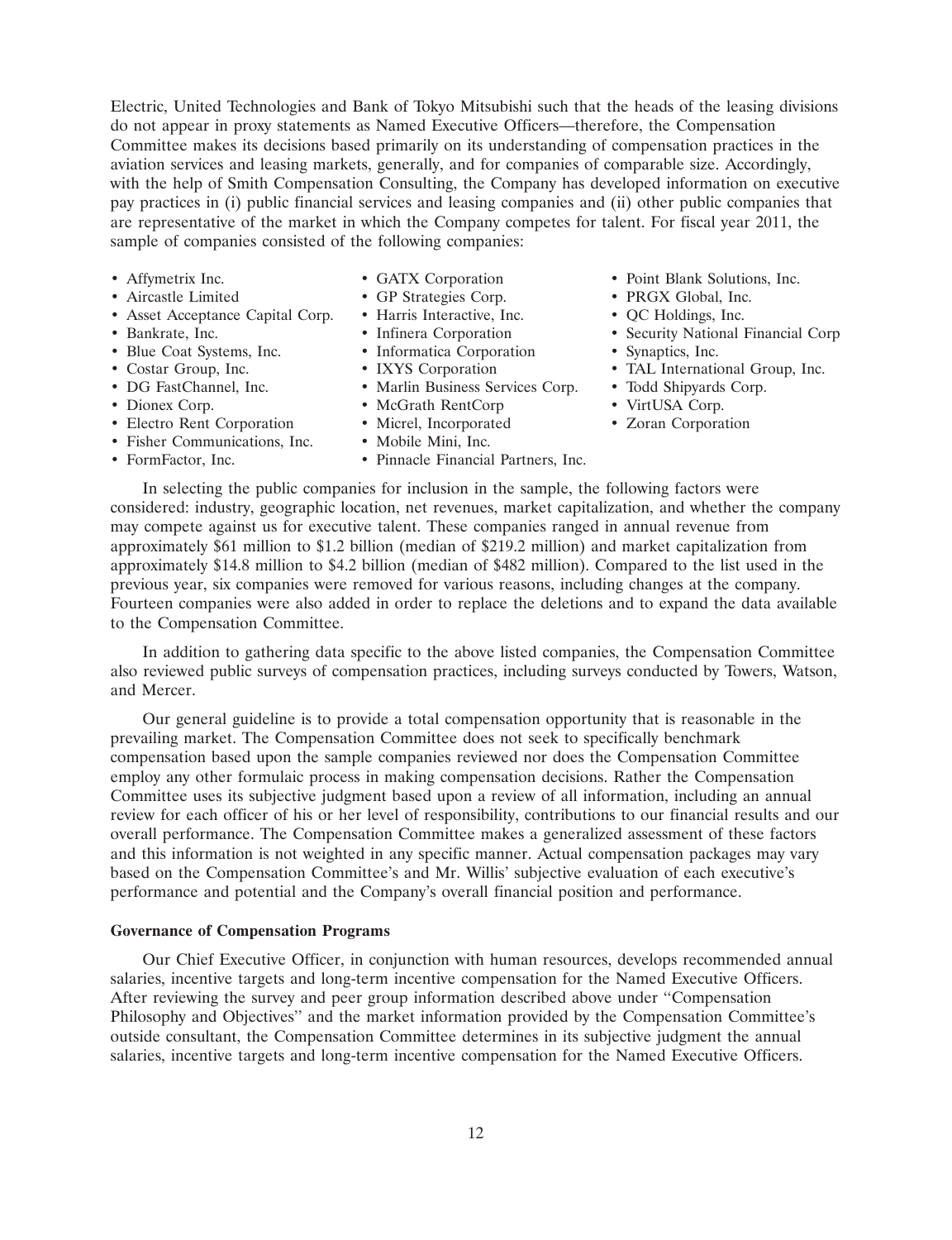#### **Elements of Compensation**

Each element of compensation has a different purpose, although in combination they are intended to make sure that Willis Lease has a competitive compensation package that attracts top talent and provides incentives that encourage a high level of short- and long-term performance for the benefit of stockholders. The Compensation Committee looks at these elements both individually (to ensure that each element is achieving its objective) and collectively (to ensure that the total compensation package is competitive). Components of the total executive compensation package, the details of which are discussed below, generally include (i) base salary, (ii) annual incentive compensation in the form of cash bonuses, (iii) long-term incentive compensation in the form of restricted stock, (iv) participation in the Company's employee stock purchase plan and other employee benefit plans and programs, and (v) in some cases, severance payments to be made upon an employment termination or change of control of the Company.

**Base Salary:** Each officer's base salary is set on the basis of the Compensation Committee's assessment of salary levels in effect for comparable positions in the labor market, the officer's personal performance, and considerations of any special internal responsibilities. Specifically, since the Company is different in some respects from the other industrial and financial companies in the survey samples, and since to some degree responsibilities of the Company's executive officers differ from those in typical companies (for example our Chief Legal Counsel is also responsible for Human Resources), the Compensation Committee gives some consideration to internal responsibilities when determining salaries, annual incentive bonus targets, and long term incentive grants. The weight given these various factors may vary from individual to individual.

Base salaries are reviewed annually each year after updated peer company salary information becomes available, and adjustments are made in accordance with the factors described above. Base salary increases depend in part on market competitiveness, time in position, individual performance and growth during the year, and expected future performance. In addition to modest customary annual increases, for the 2011 year, the Compensation Committee provided additional salary increases to each of Mr. Willis, Mr. Nunemaker and Mr. Forsyth. Mr. Willis' salary was increased commensurably with his prior increase in recognition of his ongoing excellent performance. Mr. Nunemaker's salary was increased in recognition of his promotion to President of the Company and his expanded duties in that position. Mr. Forsyth' salary was increased in recognition of his growth in his position and his overall excellent performance.

**Annual Incentive Compensation:** The Compensation Committee has established an annual incentive program designed to reward both the achievement of specific financial goals set by the Board on an annual basis and individual performance. Executives participate in a company-wide bonus plan with each employee participant having an individual target bonus based on a percentage of base salary.

The determination of the target bonus percentages for each of the Named Executive Officers started with the target bonus percentage set forth in their respective employment agreements or offer letters, which percentages were determined in part by compensation negotiations at hire and in part by evaluating target incentive levels in the prevailing market. (See ''Compensation Philosophy and Objectives''.) The employment agreement for Messrs. Willis, Forsyth, and Nord provided for target bonus percentages of 100%, 60%, and 50%, respectively. The employment agreement for Mr. Nunemaker provided for a target bonus percentage of up to 85% of base salary for the 2000 bonus program. Because of the subsequent transfer of certain chief operating officer duties, Mr. Nunemaker's target bonus percentage was adjusted to 50% of base salary, although it was subsequently increased retroactively for the year in conjunction with his promotion to President in July 2011 to 75%. Ms. Webber does not have an employment agreement, but her target bonus percentage has been set at 30% of her base salary.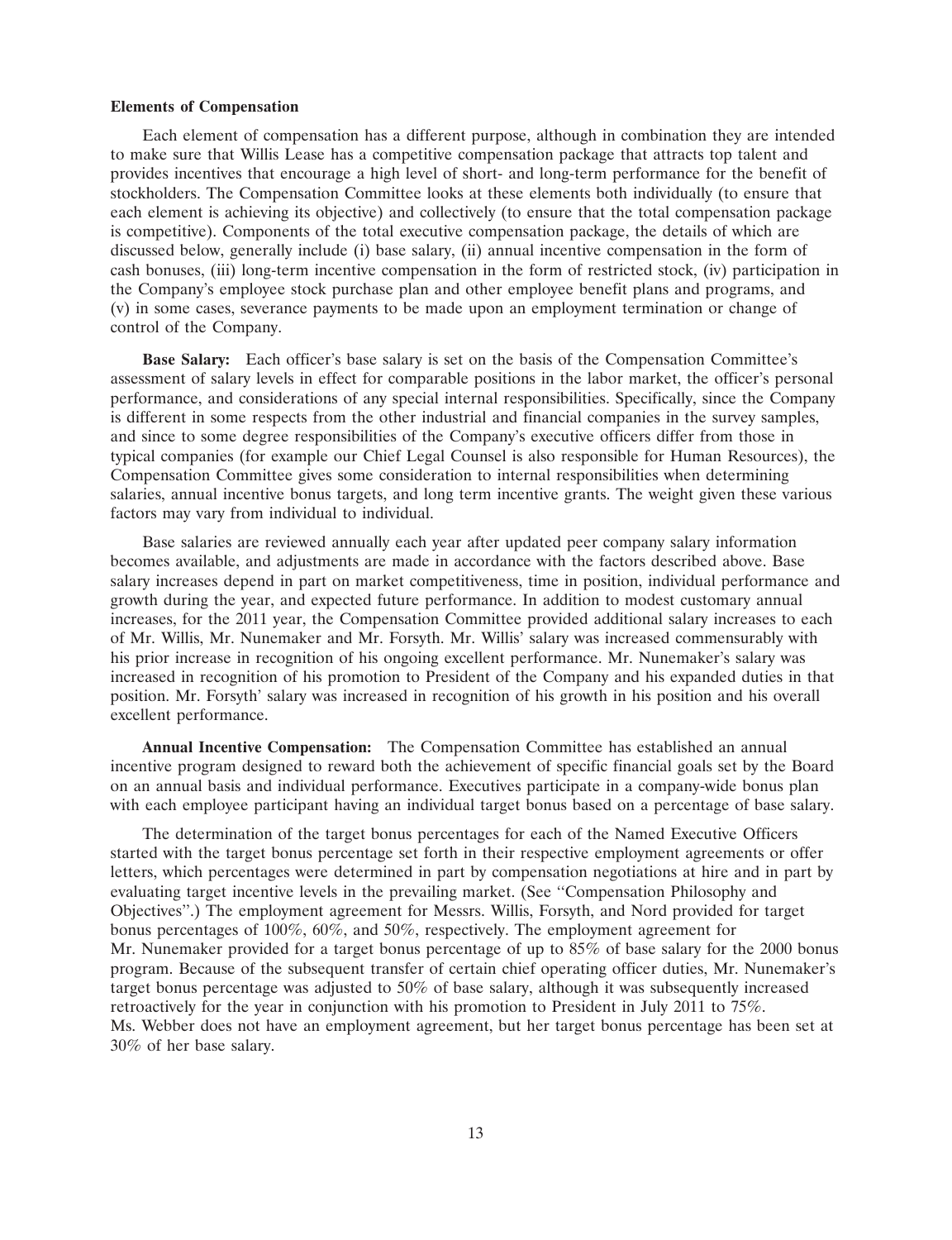The amount that an employee may be paid as an annual incentive for any year also depends on the amount of the potential ''bonus pool'' established at the beginning of each year by the Board which will be funded if the Company achieves the budgeted financial goal. The amount of the potential bonus pool is established based on the Company's budgeted earnings for the year, the number of employees at the beginning of the year and those employees' salaries and respective target bonus percentages. If the Company achieves the financial goal set by the Board, then each participant's share of the bonus pool will be equal to a fraction (expressed as a percentage) of the bonus pool, the numerator of which is the participant's target bonus amount and the denominator of which is the target bonus amount of all participants. This percentage is multiplied by the total bonus pool to determine each participant's share of the bonus pool. The percentages of actual bonus payouts paid to individual employees compared to their respective salaries may vary from their respective target percentage as a result of the addition or subtraction of employees from the group of eligible pool participants over the year.

In 2011 the bonus plan approved by the Compensation Committee provided for a bonus pool based on the achievement of a 6.8% return on equity goal. Return on equity is calculated as net income attributable to common stockholders divided by common equity, calculated as total stockholders' equity less preferred stock. If the Company achieved a 6.8% return on equity, the bonus pool would be fully funded and all employees, including the executives, would receive essentially the maximum potential amount of their target bonuses which range from 100% (in the case of the CEO) to 15% of an employee's base salary. If return on equity was less than 6.8%, the bonus pool would be correspondingly reduced. If return on equity was less than 50% of this goal (*i.e*., 3.4%), the bonus pool would be eliminated and no bonuses would be paid.

The Company achieved a return on equity for 2011 of 5.6%, and based on the total number of bonus pool participants at the end of 2011 and their respective target bonus percentages, the eligible participants, including the Named Executive Officers, received a bonus out of the bonus pool of approximately 91% of their target bonus amount.

**Long-term Incentive Compensation:** To reward executives for the long term growth in the value of the Company's shares, the Compensation Committee also makes annual long-term incentive grants. Grants of restricted stock awarded to officers, including all Named Executive Officers, are based primarily on competitive grant practices in industry as described above. Also, as explained above, each element of compensation is determined separately and therefore other forms of compensation paid to Named Executive Officers do not directly influence the amount of long-term incentive compensation that the Company awards.

Prior to June 2006, stock options (non-qualified and incentive stock options) were the primary form of long-term incentives for our executives. Because the 1996 Stock Option Plan expired in June 2006, no option grants were made after that date. The Incentive Plan approved by the stockholders in 2007 provides the flexibility to grant a variety of types of equity awards to provide long-term incentives to employees rather than being limited to options as the prior plan required. In conjunction with the approval of the new incentive plan, the Compensation Committee shifted its primary type of long-term incentive grants from options to restricted stock. The Compensation Committee, after consulting with its compensation consultant, has determined that the restricted stock is the best vehicle for long-term executive incentives, instead of the stock options previously granted. In the Compensation Committee's judgment, restricted stock reduces the dilution of stockholders' interest by providing similar value with only 1⁄3 of the number of shares as would be involved in an option grant. The introduction of the requirement to expense option awards for financial statement reporting purposes also makes restricted stock more attractive in both an absolute dollar sense and simplicity in calculating the accounting expense of the grants. The Compensation Committee also believes that restricted stock has a stronger retention value than do options which can expire without providing any incentive benefit. The current expectation is that restricted stock awards will be the primary form of long term incentives for our executives.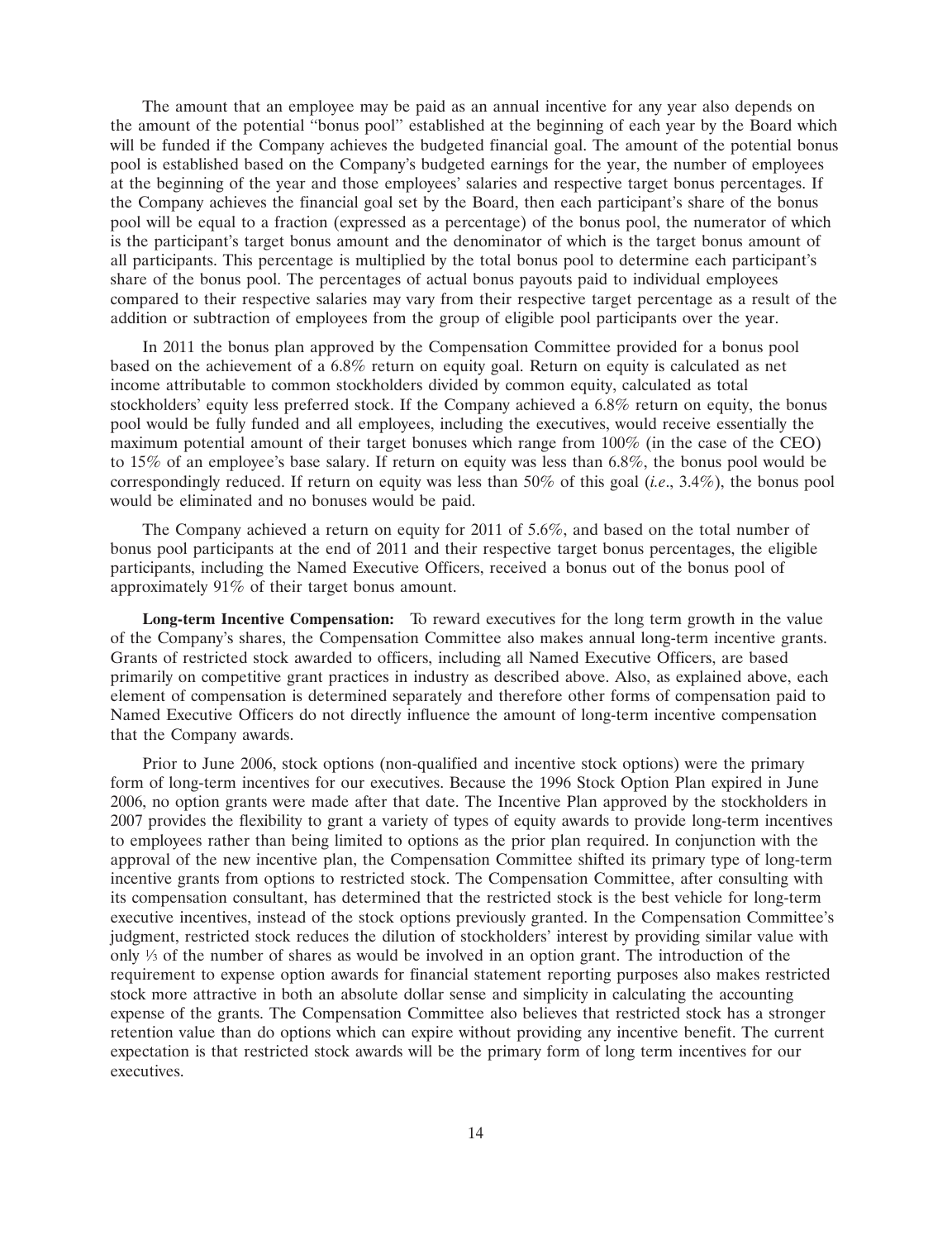In 2010, the Compensation Committee began its analysis of the value of long-term incentive grants of restricted stock to an executive by applying a multiplier of one to that executive's base salary. The Compensation Committee and Mr. Willis then made a subjective overall assessment with respect to the executives (other than Mr. Willis) to determine the appropriate size of restricted stock grants to such executives. The Compensation Committee made a similar subjective assessment with respect to Mr. Willis to determine the appropriate size of his restricted stock grants.

**Employee Stock Purchase Plan:** With the exception of the CEO, whose ownership level precludes his participation under IRS regulations, our Named Executive Officers, as well as all other eligible employees, may purchase Company shares at a discount under the Employee Stock Purchase Plan.

Under the 1996 Employee Stock Purchase Plan (as amended, the ''ESPP'') 250,000 shares of common stock have been reserved for issuance. Participants may purchase not more than 1,000 shares or \$25,000 of common stock in any one calendar year. Each January 31 and July 31, shares of common stock are purchased with the employees' payroll deductions from the immediately preceding six months at a price per share of 85% of the lesser of the market price of the common stock on the purchase date or the market price of the common stock on the date of entry into an offering period.

## **Executive Stock Ownership**

While the Company promotes share ownership by its executives, and encourages them to acquire shares through the ESPP (in which all eligible executives participate) and long-term stock incentives in the form of restricted stock and stock options, there are currently no specific guidelines for executive stock ownership or requirement for them to hold shares.

#### **Employment Agreements and Severance Payments**

Employment agreements have been entered into with Messrs. Willis, Forsyth, Nunemaker and Nord. In addition to providing for severance as described below, such agreements provide for base salary (subject to increase but not decrease unless part of a salary reduction program affecting all senior executive officers), bonus compensation (as described in the ''Annual Incentive Compensation'' section of the ''Elements of Compensation'' portion of the Compensation and Discussion Analysis) and certain benefits. As described in detail below, the employment contracts specify certain severance benefits to be paid in the event of an involuntary termination. Consistent with our compensation philosophy, the Compensation Committee believes that the interests of stockholders are best served if the interests of senior management are aligned with those of the stockholders. To this end, we provide enhanced change of control severance benefits to certain of our executive officers to reduce any reluctance of the executive officers to pursue or support potential change in control transactions that would be beneficial to our stockholders. The agreement to pay such severance resulted from negotiations of employment terms with our Named Executive Officers. For further details, please refer to the section ''Termination and Change in Control Payments'' elsewhere in this proxy statement. The employment agreements also provide a nondisclosure and nonsolicitation of employees covenant for three years after termination of employment (except for Mr. Forsyth whose nonsolicitation covenant period is 2 years after termination of employment).

Ms. Webber is employed pursuant to an offer letter which provides for an annual base salary. She also participates in our annual incentive program with a target bonus opportunity of 30% of her base salary. Ms. Webber is not entitled to any severance benefits or other payments to be made to her upon a termination or change of control.

#### **Impact of Accounting and Tax Treatments of a Particular Form of Compensation**

The accounting and tax treatment of the elements of our compensation program is one factor considered in the design of the compensation program. Under Section 162(m) of the Internal Revenue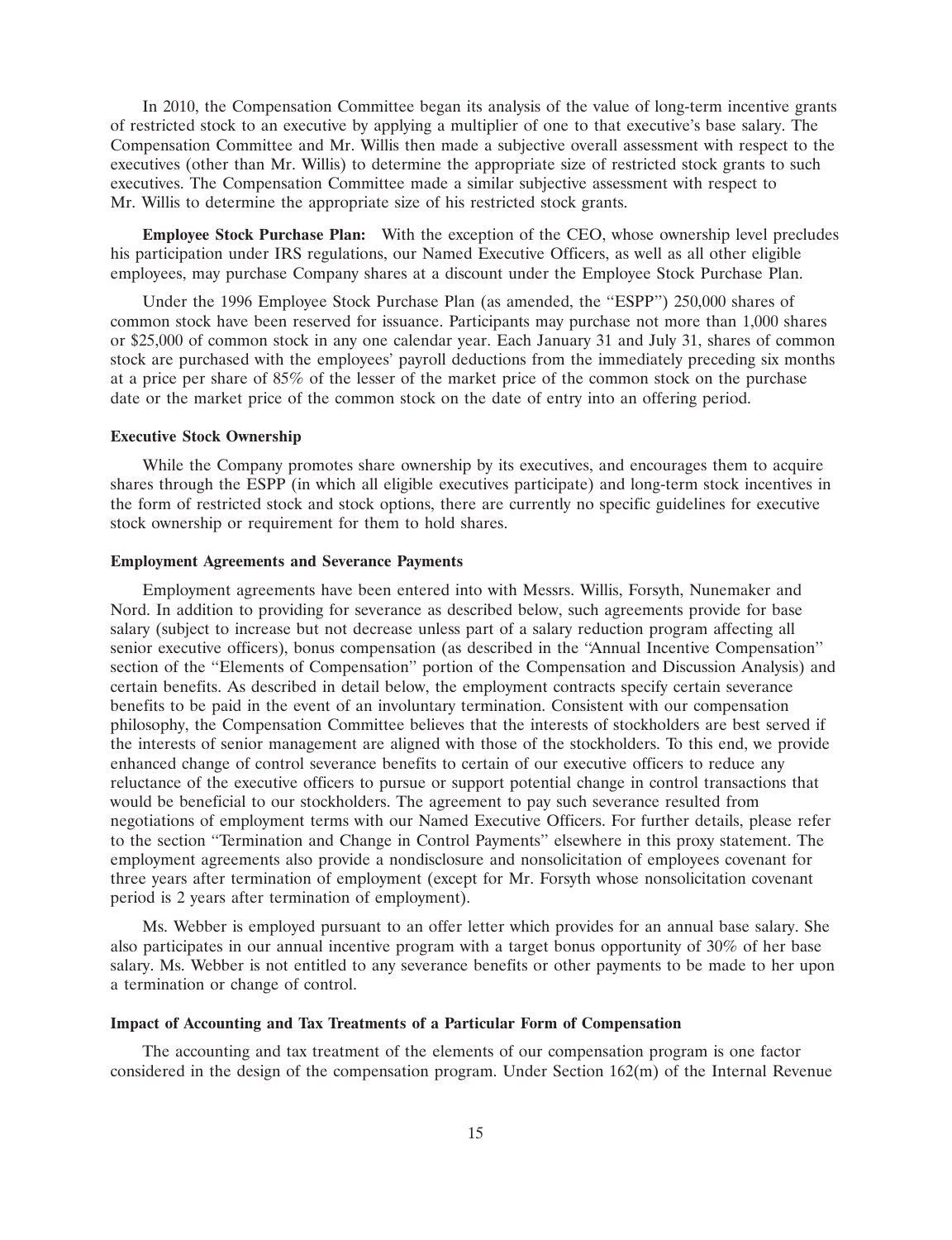Code of 1986, as amended, the federal income tax deduction for certain types of compensation paid to the chief executive officer and the three other most highly compensated executive officers of publicly held companies (other than the chief executive officer and principal financial officer) is limited to \$1 million per officer per fiscal year unless such compensation meets certain requirements. The principal requirement is that such compensation must qualify as ''performance-based.''

The Compensation Committee considers the impact of this rule when developing and implementing our executive compensation program. Annual incentive awards and long-term incentive grants generally are designed to meet the deductibility requirements. In furtherance of meeting these deductibility requirements, the Compensation Committee has adopted a performance-based compensation policy (the ''Policy'') under which annual bonuses for covered employees (as they may be constituted from time to time, and including persons who may become covered employees between the time of grant and payment of the award) would be ''performance-based'' for purposes of exemption from the limitations of Section 162(m). The Policy was adopted by the Board subject to stockholder approval, as of April 21, 2010, and was subsequently approved by a majority of the Company's stockholders voting at the Company's Annual Meeting held on May 20, 2010. However, the Compensation Committee also believes that it is important to preserve flexibility in administering compensation programs in a manner designed to promote varying corporate goals. Accordingly, the Board has not adopted a policy that all compensation must qualify as deductible under Section 162(m). Amounts paid under any of our compensation programs, including salaries, annual incentive awards, performance awards and grants of restricted stock units, may not qualify as performance-based compensation that is excluded from the limitation on deductibility.

## **REPORT OF THE COMPENSATION COMMITTEE**

The Compensation Committee of the Board of Directors has submitted the following report for inclusion in this Proxy Statement:

The Compensation Committee has reviewed and discussed the Compensation Discussion and Analysis contained in this Proxy Statement with management. Based on our review of and the discussions with management with respect to the Compensation Discussion and Analysis, we recommended to the Board of Directors that the Compensation Discussion and Analysis be included in this Proxy Statement and in the Company's Annual Report on Form 10-K for the fiscal year ended December 31, 2011 for filing with the SEC.

The foregoing report is provided by the following directors, who constitute the Compensation Committee:

## **COMPENSATION COMMITTEE**

Hans Joerg Hunziker, Committee Chair Gérard Laviec W. William Coon, Jr. Robert T. Morris

### **COMPENSATION COMMITTEE INTERLOCKS AND INSIDER PARTICIPATION**

The Compensation Committee consists of the following four independent directors: Hans Joerg Hunziker (Chair), Gérard Laviec, W. William Coon, Jr., and Robert T. Morris. None of our executive officers currently serves on our Compensation Committee. None of our executive officers is, or was during 2011, serving as a director of or member of the compensation committee of another entity, one of whose executive officers serves, or served, as a director of or on our Compensation Committee.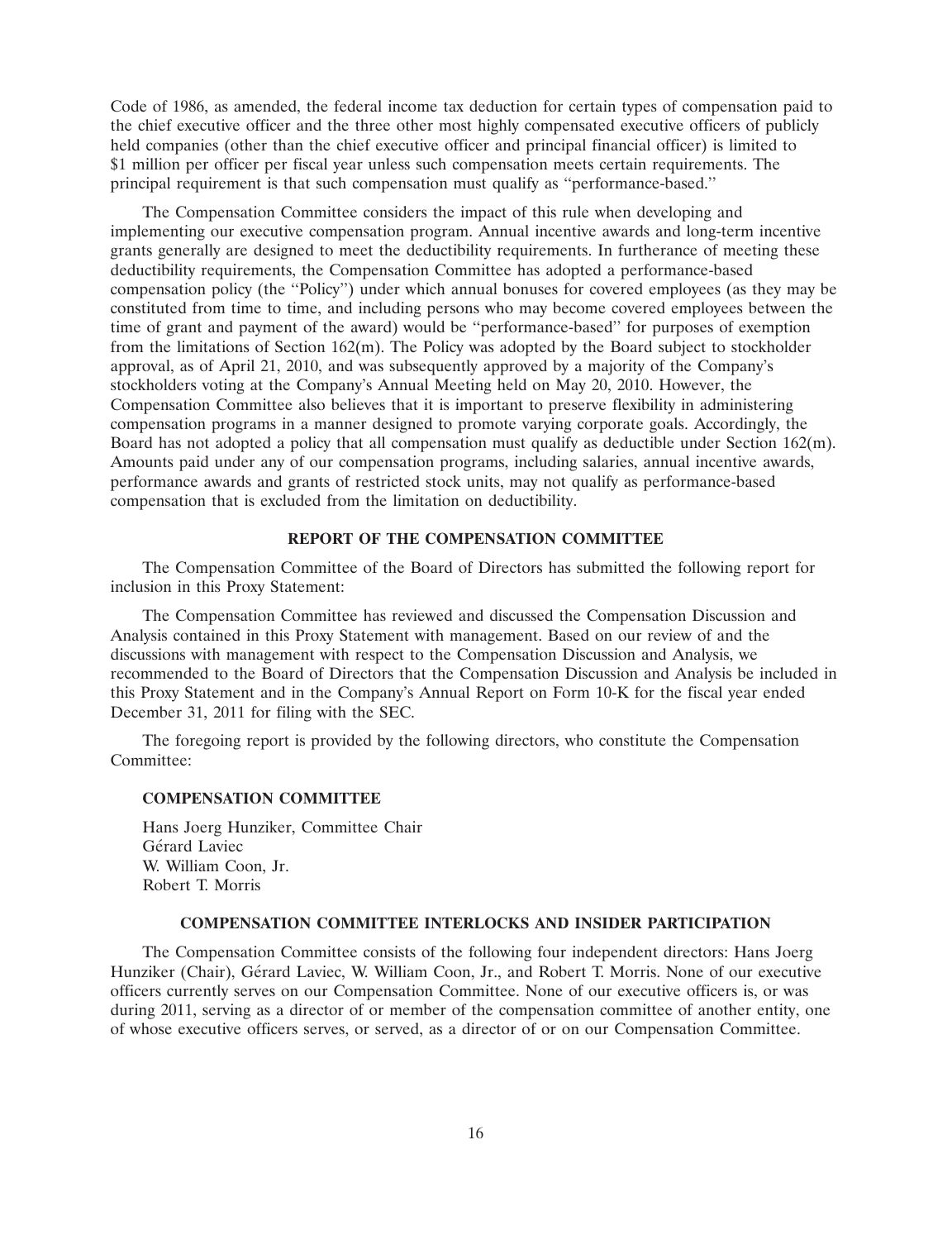The following table sets forth certain information with respect to the compensation of our Chief Executive Officer, Chief Financial Officer, and the three most highly compensated executive officers other than the CEO and CFO based on total compensation for their services with us in all capacities.

#### **SUMMARY COMPENSATION TABLE FOR FISCAL YEAR 2011**

| <b>Name and Principal Position</b><br>(a)        | Year<br>( <b>b</b> ) | <b>Salary</b><br>$(\$)$<br>(c) | <b>Bonus</b><br>$(\$)$<br>(d) | <b>Stock</b><br>Awards<br>(3)(1)<br>(e) | Option<br>Grants<br>$($)$<br>(f) | <b>Non-Equity</b><br><b>Incentive</b><br>Plan<br>Compensation<br>$($ \$ $)(2)$<br>(g) | All Other<br>Compensation<br><b>(\$)</b><br>(h) | <b>Total</b><br>$(\$)$<br>(i) |
|--------------------------------------------------|----------------------|--------------------------------|-------------------------------|-----------------------------------------|----------------------------------|---------------------------------------------------------------------------------------|-------------------------------------------------|-------------------------------|
|                                                  |                      | 2011 806,438                   | $\overline{\phantom{m}}$      | 1,235,586                               |                                  | 737,723                                                                               | 1,263,671(3)                                    | 4,043,418                     |
| <b>CEO</b>                                       | 2010                 | 750,750                        |                               | 703,824                                 |                                  | 460,524                                                                               | 619,016                                         | 2,534,114                     |
|                                                  | 2009                 | 682,500                        |                               |                                         |                                  | 779,419                                                                               | 206,004                                         | 1,667,923                     |
| Donald A. Nunemaker                              |                      | 2011 358,750                   | $\overline{\phantom{m}}$      | 564,510                                 | $\overline{\phantom{m}}$         | 246,136                                                                               | 23,638(4)                                       | 1,193,034                     |
| President                                        | 2010                 | 307,879                        |                               | 155,001                                 |                                  | 94,429                                                                                | 23,793                                          | 581,102                       |
|                                                  | 2009                 | 297,275                        |                               |                                         |                                  | 169,745                                                                               | 28,733                                          | 495,753                       |
| Bradley S. Forsyth $\ldots \ldots \ldots \ldots$ |                      | 2011 311,750                   |                               | 404,451                                 |                                  | 171,112                                                                               | 12,067(5)                                       | 899,380                       |
| CFO, SVP                                         | 2010                 | 284,667                        |                               | 143,495                                 | $\overline{\phantom{m}}$         | 104,772                                                                               | 12,315                                          | 545,249                       |
|                                                  |                      | 2009 273,000                   |                               |                                         |                                  | 217,060                                                                               | 12,315                                          | 502,375                       |
| Thomas C. Nord $\ldots$ ,                        |                      | 2011 296,000                   | $\overline{\phantom{m}}$      | 193,200                                 |                                  | 135,389                                                                               | 14,730(6)                                       | 639,319                       |
| GC, SVP, Secretary                               | 2010                 | 295,000                        |                               | 148,005                                 |                                  | 90,479                                                                                | 15,065                                          | 548,549                       |
|                                                  | 2009                 | 290,000                        | $\overline{\phantom{m}}$      |                                         |                                  | 195,591                                                                               | 15,065                                          | 500,656                       |
| Judith M. Webber<br>.                            | 2011                 | 222,475                        | $\overline{\phantom{m}}$      | 287,400                                 |                                  | 61,056                                                                                | 13,793(7)                                       | 584,724                       |
| SVP, Technical                                   | 2010                 | 220,000                        |                               | 110,000                                 | $\qquad \qquad$                  | 40,486                                                                                | 11,000                                          | 381,486                       |
|                                                  | 2009                 | 208,750                        |                               |                                         |                                  | 71,518                                                                                | 11,000                                          | 291,268                       |

(1) The amounts in this column represent the grant date fair value of awards computed in accordance with Financial Accounting Standards Board Accounting Standards Codification Topic 718 as discussed in Note 12—Stock-Based Compensation Plans—in our report filed on Form 10K for the fiscal year 2011 filed with the Securities and Exchange Commission.

- (2) Reflects cash bonuses paid to our Named Executive Officers pursuant to the annual incentive program. For a description of the program, see "Compensation of Executive Officers—Compensation Discussion & Analysis— Elements of Compensation—Annual Incentive Compensation'' in this proxy statement.
- (3) Includes (i) a 401(k) matching contribution in the amount of \$11,000, (ii) \$4,879 for the allocated cost of Mr. Willis' participation in a group life, disability and accidental death and dismemberment policy that covers certain of the Company's executive officers, (iii) \$8,282 for an individual accidental death and dismemberment policy for Mr. Willis, (iv) \$865,528 for tax-related payments in respect of Mr. Willis' temporary relocation to the United Kingdom (includes \$6,662 for tax gross-ups and \$858,866 for tax equalization payments), which payments were made to address the difference in tax rates between the United States and the United Kingdom, and the following perquisites:
	- \$13,646 for four club memberships to facilitate his role as a Company representative in the community. This amount is based on the actual cost to the Company.
	- \$30,000 for financial, tax and estate planning services. This amount is based on the actual cost to the Company.
	- \$330,336 in relocation benefits paid to or on behalf of Mr. Willis in connection with his ongoing temporary relocation to the United Kingdom. This amount is based on the actual cost to the Company.
	- *De minimis* travel costs for members of Mr. Willis' household traveling with him on Company business. In addition, Mr. Willis had guests accompany him on the Company's plane on business trips during 2011 with no or *de minimis* incremental costs.
- (4) Includes (i) a 401(k) matching contribution in the amount of \$11,000 and (ii) \$3,910 for the allocated cost of Mr. Nunemaker's participation in a group life, disability, and accidental death and dismemberment policy that covers certain of the Company's executive officers, (iii) \$8,728 for an individual accidental death and dismemberment policy for Mr. Nunemaker.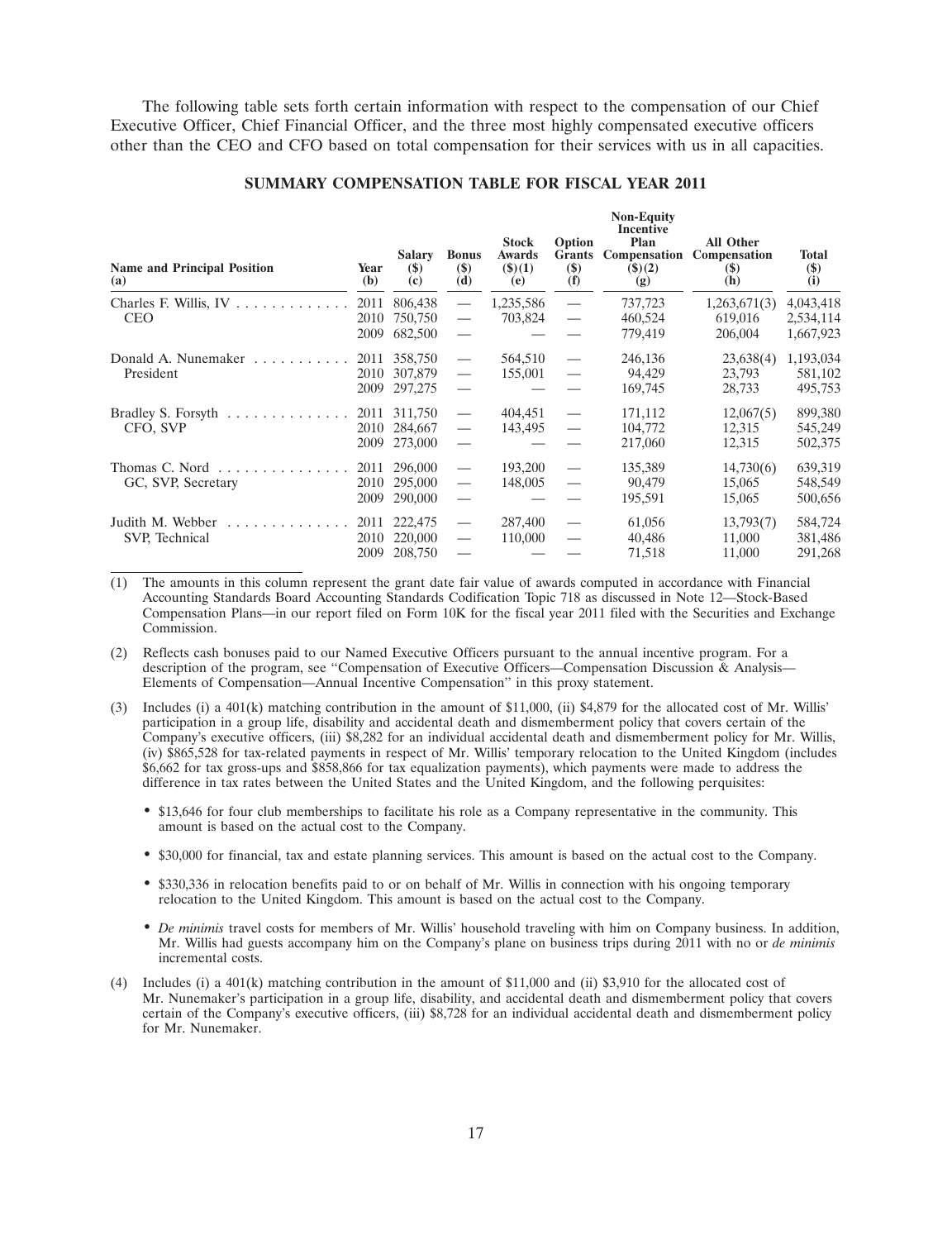- (5) Includes (i) a 401(k) matching contribution in the amount of \$8,250 and (ii) \$3,817 for the allocated cost of Mr. Forsyth's participation in a group life, disability, and accidental death and dismemberment policy that covers certain of the Company's executive officers.
- (6) Includes (i) a 401(k) matching contribution in the amount of \$11,000, and (ii) \$3,730 for the allocated cost of Mr. Nord's participation in a group life, disability, and accidental death and dismemberment policy that covers certain of the Company's executive officers.
- (7) Includes (i) a 401(k) matching contribution in the amount of \$11,000, and (ii) \$2,793 for the allocated cost of Ms. Webber's' participation in a group life, disability, and accidental death and dismemberment policy that covers certain of the Company's executive officers

|                                       |                               |                                   | <b>Estimated Future Payouts Under</b><br><b>Non-Equity Incentive Plan Awards</b> |                                 | <b>All Other Stock</b><br><b>Awards:</b><br><b>Number of Shares</b> | <b>Grant Date Fair</b><br><b>Value of Stock and</b> |
|---------------------------------------|-------------------------------|-----------------------------------|----------------------------------------------------------------------------------|---------------------------------|---------------------------------------------------------------------|-----------------------------------------------------|
| <b>Name</b><br>(a)                    | Grant<br>Date<br>( <b>b</b> ) | <b>Threshold</b><br>$(\$)$<br>(c) | <b>Target</b><br><b>(S)</b><br>(d)                                               | <b>Maximum</b><br>$(\$)$<br>(e) | of Stock or Units<br>$(\#)(1)$<br>(i)                               | <b>Option Awards</b><br>$($ \$ $)(2)$<br>(j)        |
| Charles F. Willis, $IV \ldots \ldots$ |                               | \$412,500                         | \$825,000                                                                        |                                 |                                                                     |                                                     |
|                                       | $4 - 1 - 11$                  |                                   |                                                                                  |                                 | 21,328                                                              | \$269,586                                           |
|                                       | $8 - 11 - 11$                 |                                   |                                                                                  |                                 | 75,000                                                              | \$966,000                                           |
| Donald A. Nunemaker                   |                               | \$140,625                         | \$281,250                                                                        |                                 |                                                                     |                                                     |
|                                       | $4 - 1 - 11$                  |                                   |                                                                                  |                                 | 14,091                                                              | \$178,110                                           |
|                                       | 8-11-11                       |                                   |                                                                                  |                                 | 30,000                                                              | \$386,400                                           |
| Bradley S Forsyth $\ldots$            |                               | \$96,000                          | \$192,000                                                                        |                                 |                                                                     |                                                     |
|                                       | $4 - 1 - 11$                  |                                   |                                                                                  |                                 | 6,523                                                               | \$82,451                                            |
|                                       | 8-11-11                       |                                   |                                                                                  |                                 | 25,000                                                              | \$322,000                                           |
| Thomas C. Nord $\ldots$ ,             |                               | \$74,000                          | \$148,000                                                                        |                                 |                                                                     |                                                     |
|                                       | 8-11-11                       |                                   |                                                                                  |                                 | 15,000                                                              | \$193,200                                           |
| Judith M. Webber                      |                               | \$33,450                          | \$66,900                                                                         |                                 |                                                                     |                                                     |
|                                       | $4 - 1 - 11$                  |                                   |                                                                                  |                                 | 10,000                                                              | \$126,400                                           |
|                                       | $8 - 11 - 11$                 |                                   |                                                                                  |                                 | 12,500                                                              | \$161,000                                           |
|                                       |                               |                                   |                                                                                  |                                 |                                                                     |                                                     |

# **GRANTS OF PLAN-BASED AWARDS For Fiscal Year Ended 2011**

(1) Reflects target awards from the 2011 annual incentive programs. For additional information, please see ''Annual Incentive Compensation'' above.

(2) The amounts in this column represent the grant date fair value of awards computed in accordance with Financial Accounting Standards Board Accounting Standards Codification Topic 718.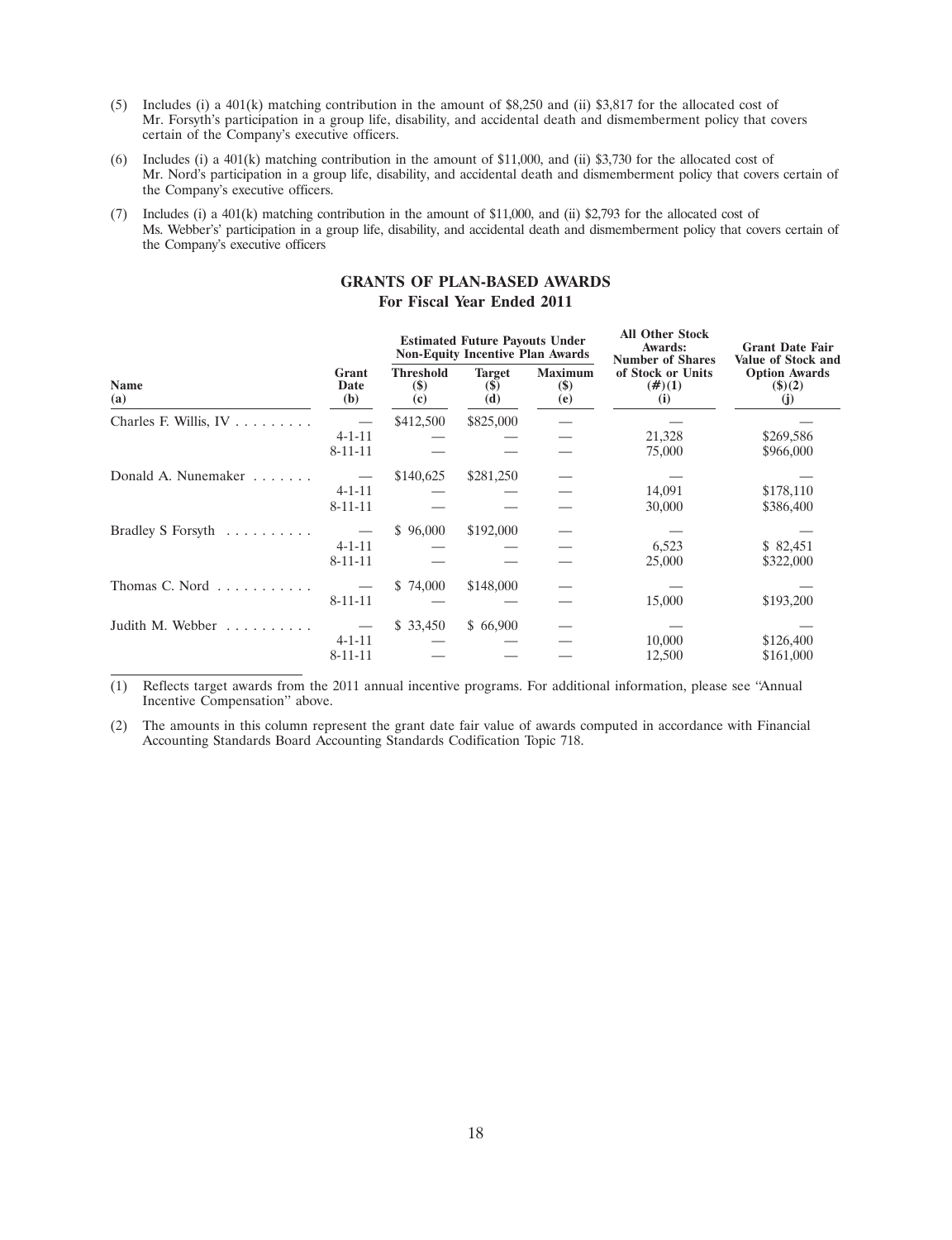The following table sets forth certain information with respect to the outstanding equity awards held by the Named Executive Officers at the end of 2011.

|                         |                                                                                                                      | <b>Option Awards</b>                           |                                              | <b>Stock Awards</b>                                                        |                                                                                                                        |                                                                                                                           |
|-------------------------|----------------------------------------------------------------------------------------------------------------------|------------------------------------------------|----------------------------------------------|----------------------------------------------------------------------------|------------------------------------------------------------------------------------------------------------------------|---------------------------------------------------------------------------------------------------------------------------|
| Name<br>(a)             | Number of<br><b>Securities</b><br>Underlying<br>Unexercised<br><b>Options</b><br>$(\#)$<br><b>Exercisable</b><br>(b) | Option<br><b>Exercise</b><br>Price (\$)<br>(c) | Option<br><b>Expiration</b><br>Date<br>(d)   | Award<br>Grant<br>Date<br>(e)                                              | Number of<br><b>Shares</b> or<br>Units of<br><b>Stock That</b><br><b>Have Not</b><br><b>Vested</b><br>$(\#)$<br>(f)(1) | <b>Market</b><br>Value of<br><b>Shares</b> or<br>Units of<br><b>Stock That</b><br><b>Have Not</b><br>Vested(\$)<br>(g)(2) |
| Charles F. Willis, IV   | 59,000<br>127,954<br>31,725                                                                                          | \$9.20<br>\$5.01<br>\$4.68                     | 8/5/2015<br>3/3/2013<br>5/8/2012             | 1/15/2008<br>7/17/2008<br>12/17/2008<br>5/28/2010<br>4/1/2011<br>8/11/2011 | 19,376<br>4,416<br>39,000<br>47,988<br>21,328<br>75,000<br>207,108                                                     | \$2,474,941                                                                                                               |
| Donald A. Nunemaker     | 28,000<br>14,560<br>35,440<br>50,544                                                                                 | \$9.20<br>\$5.01<br>\$5.01<br>\$4.68           | 8/5/2015<br>3/3/2013<br>3/3/2013<br>5/8/2012 | 1/15/2008<br>12/17/2008<br>5/28/2010<br>4/1/2011<br>8/11/2011              | 4,430<br>13,589<br>10,568<br>14,091<br>30,000<br>72,678                                                                | \$<br>868,502                                                                                                             |
| Bradley S. Forsyth      |                                                                                                                      |                                                |                                              | 1/15/2008<br>7/17/2008<br>12/17/2008<br>5/28/2010<br>4/1/2011<br>8/11/2011 | 5,167<br>2,944<br>12,480<br>9,783<br>6,523<br>25,000<br>61,897                                                         | 739,669<br>\$                                                                                                             |
| Thomas C. Nord $\ldots$ | 22,000                                                                                                               | \$9.20                                         | 8/5/2015                                     | 1/15/2008<br>7/17/2008<br>12/17/2008<br>5/28/2010<br>8/11/2011             | 4,322<br>2,944<br>9,942<br>10,091<br>15,000<br>42,299                                                                  | 505,473<br>\$                                                                                                             |
| Judith M. Webber        | 3,750                                                                                                                | \$9.20                                         | 8/5/2015                                     | 1/15/2008<br>12/17/2008<br>5/28/2010<br>4/1/2011<br>8/11/2011              | 1,888<br>6,514<br>7,500<br>10,000<br>12,500<br>38,402                                                                  | \$458,904                                                                                                                 |

## **OUTSTANDING EQUITY AWARDS AT FISCAL 2011 YEAR-END**

<sup>(1)</sup> Shares of restricted stock granted on 1/15/2008, 7/17/2008, 5/28/2010, 4/1/2011 and 8/11/2011 vest in four equal annual installments on each anniversary of the grant date. Shares of restricted stock granted 12/17/2008 vest in five equal annual installments on each anniversary of the grant date.

<sup>(2)</sup> The market value of the unvested restricted stock awards as of December 31, 2011 was based on the Company's closing stock price on December 30, 2011 of \$11.95.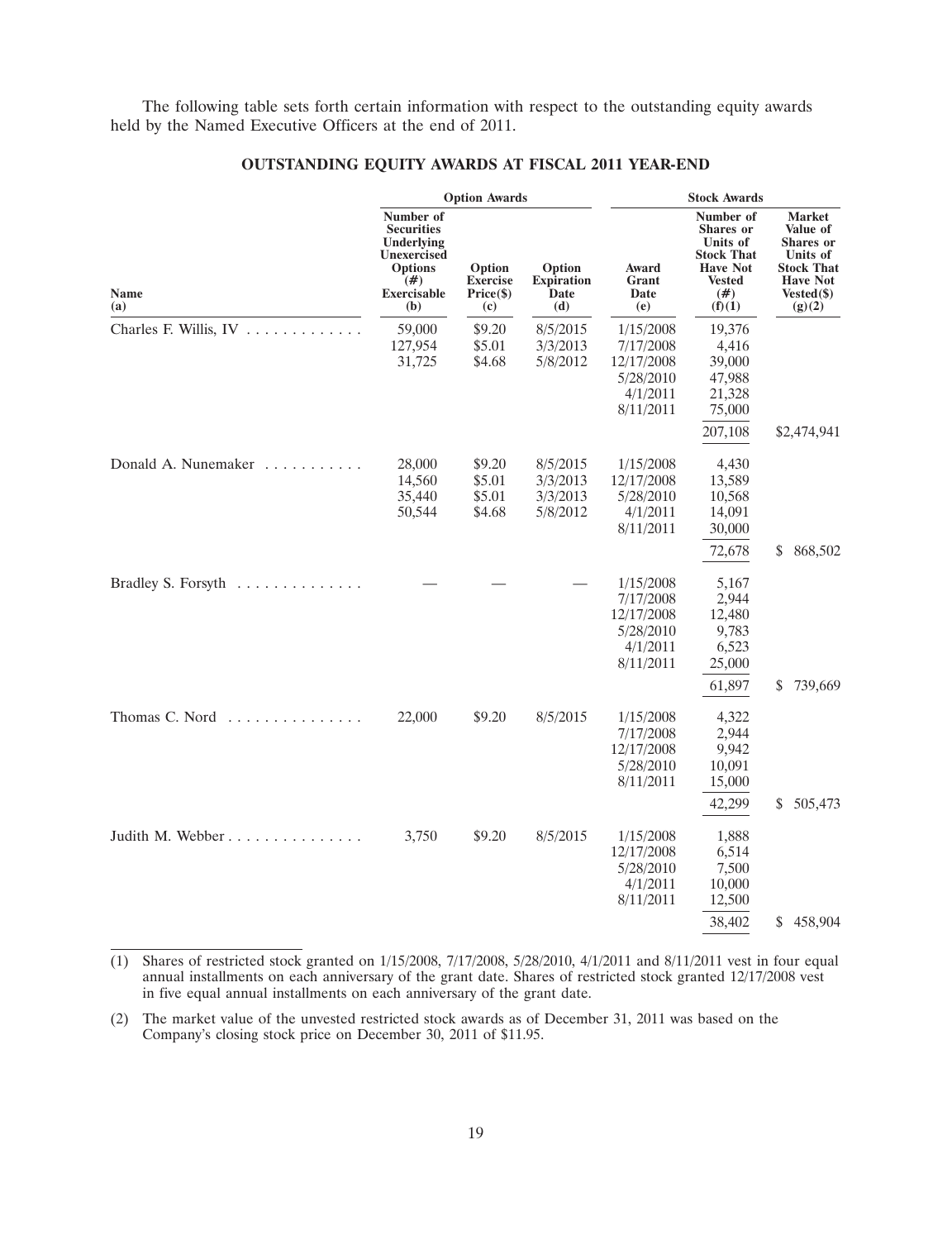The following table sets forth certain information with respect to options exercised by the Named Executive Officer and stock that vested during fiscal year 2011.

|                                           |                                                                                | <b>Option Awards</b>                                       | <b>Stock Awards</b>                                                           |                                                                                   |  |
|-------------------------------------------|--------------------------------------------------------------------------------|------------------------------------------------------------|-------------------------------------------------------------------------------|-----------------------------------------------------------------------------------|--|
| Name of Executive Officer<br>(a)          | <b>Number of Shares</b><br><b>Acquired on</b><br><b>Exercise</b><br>(#)<br>(b) | <b>Value Realized on</b><br><b>Exercise</b><br>(\$)<br>(c) | <b>Number of Shares</b><br><b>Acquired on</b><br><b>Vesting</b><br>(#)<br>(d) | <b>Value Realized on</b><br><b>Vesting</b><br>$\left( \mathcal{P} \right)$<br>(e) |  |
|                                           | 294,889*                                                                       | \$3,830,203*                                               | 82,250                                                                        | \$1,013,060                                                                       |  |
| Donald A. Nunemaker                       | 45,023                                                                         | \$592,135                                                  | 18,252                                                                        | \$223,294                                                                         |  |
| Bradley S. Forsyth $\ldots \ldots \ldots$ |                                                                                |                                                            | 23,029                                                                        | \$ 284,811                                                                        |  |
| Thomas C. Nord $\ldots \ldots \ldots$     |                                                                                |                                                            | 22,430                                                                        | \$275,996                                                                         |  |
| Judith M. Webber $\dots\dots\dots\dots$   | 15,000                                                                         | 194.788                                                    | 9.623                                                                         | \$117,616                                                                         |  |

# **OPTION EXERCISES AND STOCK VESTED For Fiscal Year Ended 2011**

Reflects the market value of 150,000 of shares of stock that would have otherwise been acquired by Mr. Willis upon the exercise of 150,000 options which were purchased by the Company in a transaction described in our Form 8-K filed on August 25, 2011.

#### **Termination and Change in Control Payments**

Employment contracts for Messrs. Willis, Nunemaker, Forsyth and Nord specify certain severance benefits to be paid in the event of an ''Involuntary Termination'' (*i.e.*, termination of employment by the Company without cause or resignation by the employee for good reason) and, in the case of Messrs. Nunemaker, Forsyth and Nord, specified severance benefits in the event of an Involuntary Termination within 18 months following a change of control (a ''Change of Control Termination''). As discussed above, Ms. Webber is employed by the Company pursuant to an offer letter which does not provide for severance benefits or other payments to be made to her upon a termination or change of control.

The maximum of these benefits payable to Mr. Willis would represent (i) three times his base salary, plus (ii) a prorated portion of his annual incentives accrued during the year of termination, plus (iii) three times the average annual incentives he earned during the three years prior to his Involuntary Termination, plus (iv) distribution of unpaid deferred compensation, immediate vesting of all stock options and restricted stock, continued payment for three years for club memberships and financial, tax and estate planning, and continued coverage for three years under the Company's employee group benefit plans. Additionally, in the event Mr. Willis is terminated with less than the one year's notice required by his contract, he is entitled to a lump sum payment equal to his annual base salary prorated for the portion of the year for which he did not receive notice. Upon a change of control, Mr. Willis is entitled to immediate vesting of all stock options and restricted stock, whether or not his employment is terminated. In the event that Mr. Willis voluntarily retires, he is entitled to purchase or assume the lease for his company car, to continued payment for his club memberships and financial planning services in accordance with his contract, and to continued coverage under the Company's employee group benefit plans for one year following his retirement.

The maximum of these severance benefits payable to Mr. Nunemaker would represent (i) one year of his base salary for an Involuntary Termination or 18 months base salary for a Change of Control Termination, plus (ii) a prorated portion of his annual incentives accrued during the year of termination for an Involuntary Termination or Change of Control Termination, plus (iii) in case of an Involuntary Termination, the average annual incentive he earned during the two years prior to his termination, or in case of a Change of Control Termination, one and one half times the average annual incentives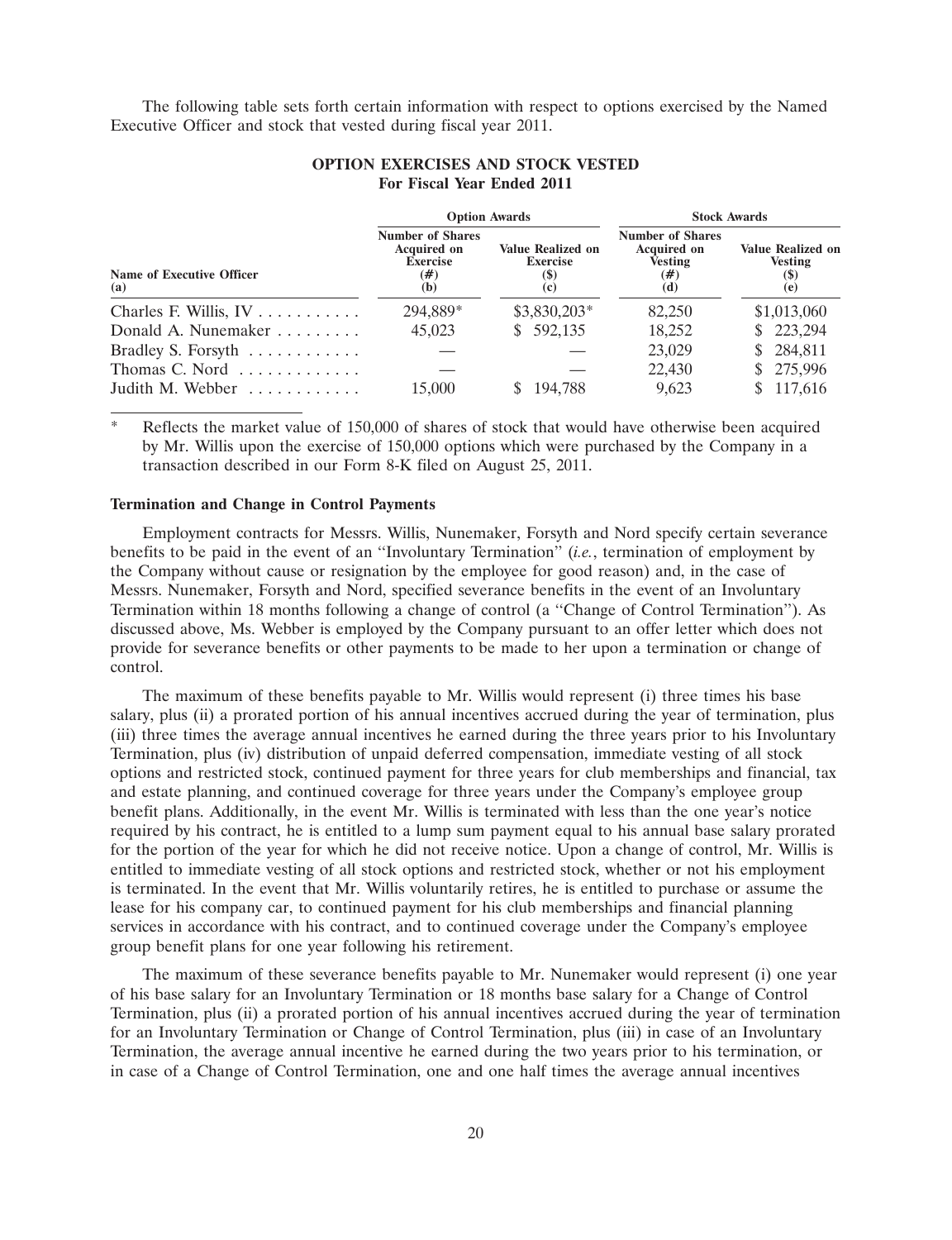earned during the two years prior to his termination. In addition, he is entitled to immediate vesting of all stock options and restricted stock, and continued coverage under the Company's employee group benefit plans for one year following an Involuntary Termination, or for 18 months following a Change of Control Termination. Additionally, in the event Mr. Nunemaker is terminated with less than the six months' notice required by his contract, he is entitled to a lump sum payment equal to six months' of his annual base salary.

The maximum of these severance benefits payable to Mr. Forsyth would represent (i) one year of his base salary for an Involuntary Termination or 18 months base salary for a Change of Control Termination, plus (ii) payment of any vested annual incentives due as of his termination for an Involuntary Termination or Change of Control Termination, plus (iii) only in the case of a Change of Control Termination the average annual incentives he earned during the two years prior to his termination. In addition, he is entitled to immediate vesting of all stock options and restricted stock scheduled to vest during the two years following the termination date, and continued coverage under the Company's employee group benefit plans for one year following an Involuntary Termination, or for 18 months following a Change of Control Termination. Additionally, in the event Mr. Forsyth is terminated with less than the one year's notice required by his contract, he is entitled to a lump sum payment equal to one year of his annual base salary.

The maximum of these severance benefits payable to Mr. Nord would represent (i) six months of his base salary for an Involuntary Termination or one year's salary for a Change of Control Termination, plus (ii) payment of any vested annual incentives due as of his termination for an Involuntary Termination or Change of Control Termination, plus (iii) only in the case of a Change of Control Termination, the average annual incentive he earned during the two years prior to his termination. In addition, he is entitled to immediate vesting of all stock options and restricted stock scheduled to vest during the two years following the termination date, and continued coverage under the Company's employee group benefit plans for six months following an Involuntary Termination, or for one year following a Change of Control Termination. Additionally, in the event Mr. Nord is terminated with less than the six months' notice required by his contract, he is entitled to a lump sum payment equal to six months' of his annual base salary.

However, if any of these payments or benefits would constitute a ''parachute payment'' within the meaning of Section 280G of the Internal Revenue Code of 1986 (the "Code"), as amended, and would be subject to the Excise Tax imposed by Section 4999 of the Code, the contract stipulates that payments to Messrs. Willis, Nunemaker, Forsyth and Nord will be reduced to an amount equal to the larger of the amount the executive would receive if their payment were reduced to a level that would not trigger the ''parachute payment'' excise tax, or the full payment subject to the excise tax.

Other than as described above, if a named executive officer ceases to be employed by us because of his or her resignation or retirement (other than for reasons constituting a constructive termination under his or her employment agreement), no severance payments are owed by us.

The following table shows potential payments to our Named Executive Officers under existing contracts for (i) an Involuntary Termination, and (ii) Change of Control Termination, in each case, on December 31, 2011.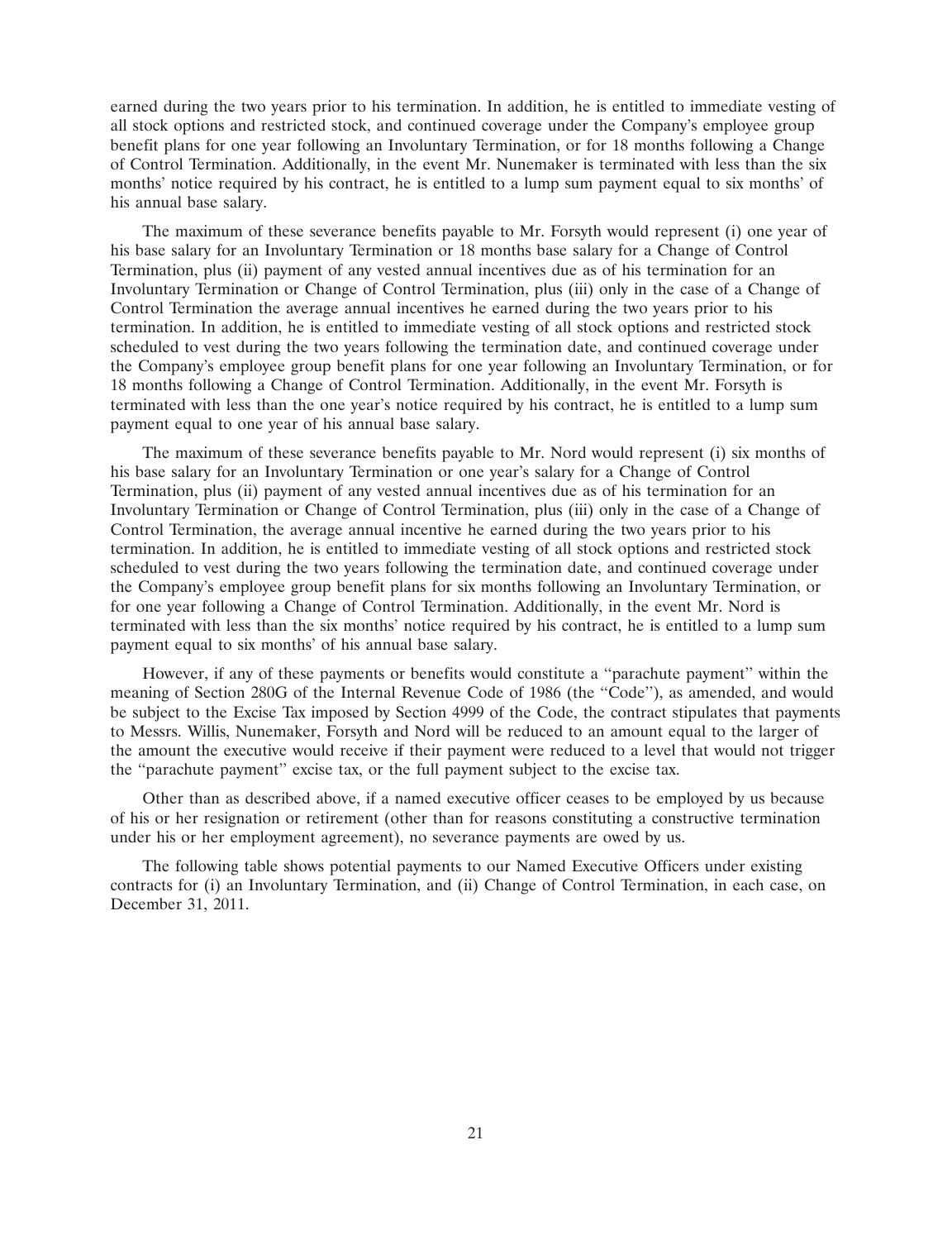#### **Potential Payments on Involuntary Termination or Change of Control Termination**

|                                                                                                          | <b>Willis</b>                       |                                     | Nunemaker                        |                                     | Forsyth                       |                               | Nord                            |                                     | Webber             |          |
|----------------------------------------------------------------------------------------------------------|-------------------------------------|-------------------------------------|----------------------------------|-------------------------------------|-------------------------------|-------------------------------|---------------------------------|-------------------------------------|--------------------|----------|
|                                                                                                          | <b>Termination</b>                  | Change                              | Termination                      | <b>Change</b>                       | <b>Termination</b>            | Change                        | <b>Termination</b>              | <b>Change</b>                       | <b>Termination</b> | Change   |
| Severance payment<br>In lieu of notice $\ldots$<br>Annual incentives                                     | \$2,475,000<br>825,000<br>3,253,141 | \$2,475,000<br>825,000<br>3,253,141 | \$ 375,000<br>187,500<br>378,223 | 562,500<br>\$<br>187,500<br>444,267 | 320,000<br>320,000<br>171,112 | 480,000<br>320,000<br>332,028 | \$148,000<br>148,000<br>135,389 | 296,000<br>S.<br>148,000<br>278,424 | \$61,056           | \$61,056 |
| Accelerated Vesting of<br>Restricted Stock<br>$Awards(1) \dots \dots \dots$<br>Accrued Vacation and Sick | 2,474,941                           | 2,474,941                           | 868,502                          | 868,502                             | 512,356                       | 512,356                       | 375,660                         | 375,660                             |                    |          |
| Pay<br>Continued Coverage under                                                                          | 126,900                             | 126,900                             | 57,700                           | 57,700                              | 47,200                        | 47,200                        | 45,600                          | 45,600                              | 31,600             | 31,600   |
| all group plans $\dots$ .<br>Club Memberships<br>$\alpha$ , $\alpha$ , $\alpha$ , $\alpha$               | 136,800<br>19,665                   | 136,800                             | 30,200                           | 45,300                              | 27,000                        | 40,500                        | 5,100                           | 10,200                              |                    |          |
| Financial/Tax/Estate<br>Planning $\ldots$ , $\ldots$ , $\ldots$                                          | 90,000                              | 90,000                              |                                  |                                     |                               |                               |                                 |                                     |                    |          |
| Total Severance Payment.                                                                                 | \$9,401,447(2)                      | \$9,381,782(2)                      | \$1,897,125                      | \$2,165,769                         | \$1,397,668                   | \$1,732,084                   | \$857,749                       | \$1,153,884                         | \$92,656           | \$92,656 |

(1) The value of the unvested restricted stock awards as of December 31, 2011 was set forth in the Outstanding Equity Awards at Fiscal 2011 Year-End table and based on the Company's closing stock price on December 30, 2011 of \$11.95. These values would be the same for both an Involuntary Termination and a Change of Control Termination. The additional aggregate value of equity vesting acceleration as of December 31, 2011 for both an Involuntary Termination and a Change of Control Termination for Messrs. Forsyth and Nord is limited to awards vesting in the two years following termination.

(2) No adjustment in these numbers was made to reflect any reduction that would have been made so that payments would not trigger a parachute payment excise tax. However if an Involuntary Termination or Change of Control Termination occurred on December 31, 2011, such a reduction would likely have been necessary.

#### **Director Compensation**

Our outside, independent (non-employee) directors are compensated by a combination of an annual cash retainer, and restricted stock, with additional stipends for the Chairs of the Audit and the Compensation Committees. In addition, new non-employee directors are granted 5,000 shares of restricted Company stock on their appointment.

The Company does not provide additional compensation to executives who serve on the Board.

In December 2010, based on a review of board compensation in peer companies identified by Smith Compensation Consulting, the Compensation Committee voted to adopt a new schedule for independent director compensation. The total fee was increased to \$115,000 per year, with a planned increase to \$130,000 per year, to take effect on July 1, 2011. One-half of that fee is payable in cash and one-half in the form of an award of restricted stock based on the closing price of the Company's shares on the date of the Annual Meeting of Stockholders. The additional fee payable to the Chair of the Audit Committee was increased to \$17,500 and the additional fee payable to the Compensation Chair was also increased to \$7,500.

In June 2011, the Compensation Committee again reviewed that compensation schedule in light of updated peer company board compensation and voted to adjust the fee for independent director compensation to \$143,000 per year, effective on July 1, 2011. Additionally, the members of the Compensation Committee other than the Chair voted to increase the additional fee payable to the Compensation Committee Chair to \$17,500 in parity with the additional fee payable to the Chair of the Audit Committee.

The following table summarizes compensation by individual non-employee director for 2011.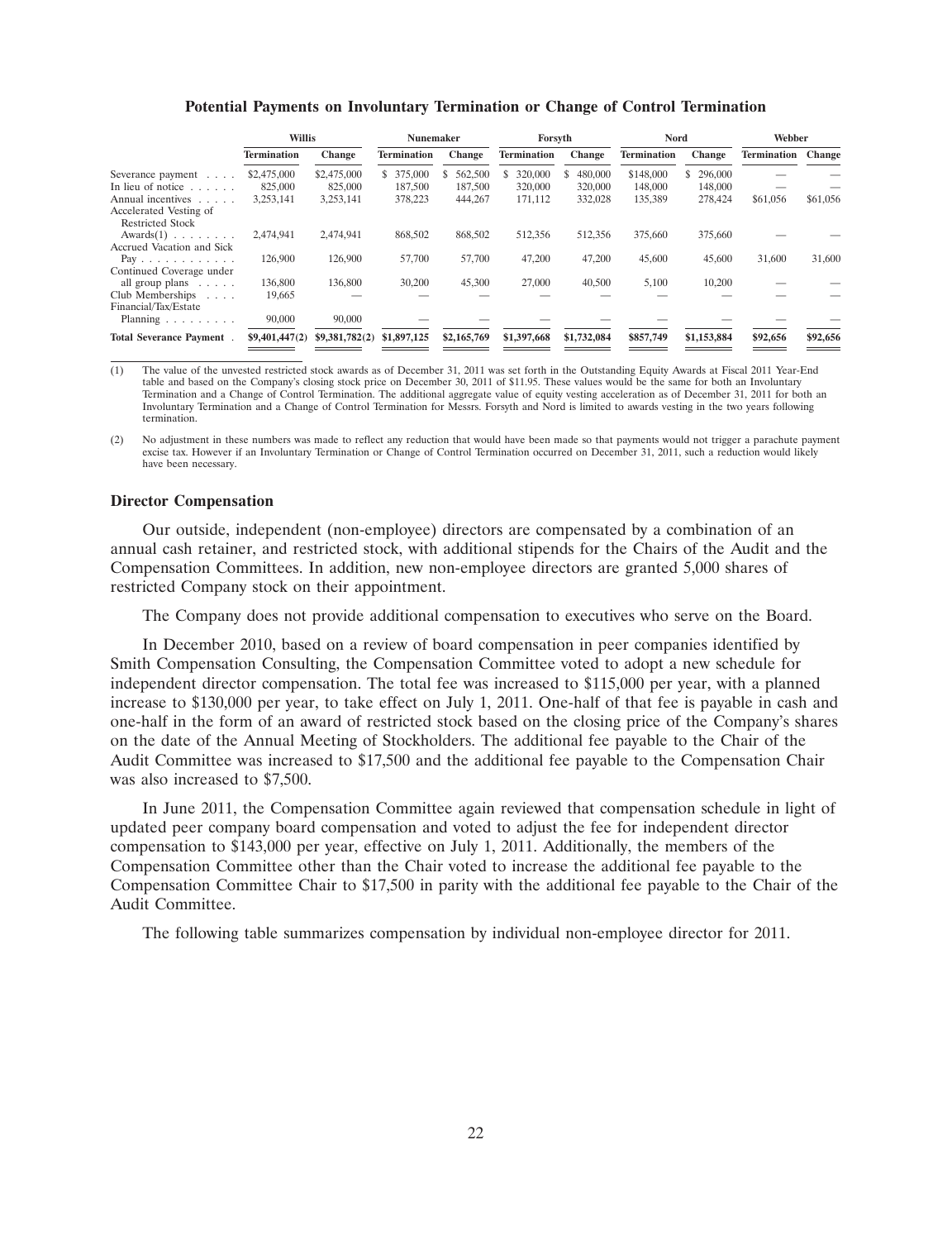## **DIRECTOR COMPENSATION For Fiscal Year Ended 2011**

| Name<br>(a)                                  | <b>Fees Earned</b><br>or Paid<br>in Cash<br>(\$)<br>(b) | <b>Stock</b><br>Awards<br>(3)(1)<br>(c) | <b>(\$)</b><br>(d) | <b>Non-Equity</b><br>Option Incentive Plan Compensation<br><b>Awards</b> Compensation<br>(S)<br>(e) | Change in<br><b>Pension Value</b><br>and<br><b>Nonqualified</b><br><b>Deferred</b><br><b>Earnings</b><br>(5)<br>(I) | All Other<br>Compensation<br>$\left( \mathcal{S} \right)$<br>(g) | <b>Total</b><br>$(\$)$<br>(h) |
|----------------------------------------------|---------------------------------------------------------|-----------------------------------------|--------------------|-----------------------------------------------------------------------------------------------------|---------------------------------------------------------------------------------------------------------------------|------------------------------------------------------------------|-------------------------------|
| Gérard Laviec $(2)$                          | \$149,259                                               | \$57,504                                |                    |                                                                                                     |                                                                                                                     |                                                                  | 206,763                       |
| Hans Joerg Hunziker $(2)$ \$138,415 \$57,504 |                                                         |                                         |                    |                                                                                                     |                                                                                                                     |                                                                  | 195,919                       |
| W. William Coon, Jr. \$ 71,500 \$57,504      |                                                         |                                         |                    |                                                                                                     |                                                                                                                     |                                                                  | 129,004                       |
| Robert T. Morris                             | \$ 89,000 \$57,504                                      |                                         |                    |                                                                                                     |                                                                                                                     |                                                                  | 146,504                       |
| Austin C. Willis \$ 71,500                   |                                                         | \$57,504                                |                    |                                                                                                     |                                                                                                                     |                                                                  | 129,004                       |

(1) The amounts in this column represent the grant date fair value of awards computed in accordance with Financial Accounting Standards Board Accounting Standards Codification Topic 718.

(2) Effective January 1, 2008, in recognition of the adverse effects of European exchange rates against the U.S. dollar, the Compensation Committee agreed to allow the compensation of European directors to be adjusted based on the conversion rate in effect for their respective currencies on their first election to the Board. This adjustment is paid in cash.

The unvested restricted stock held by each director is as follows: Mr. Laviec, 4,420; Mr. Hunziker, 4,420; Mr. Coon, 4,420; Mr. Morris, 4,420; Mr. Willis, 5,670. Under the 2007 Plan each non-employee Board member received a restricted stock grant of 5,000 shares of common stock when they first become a non-employee Board member. In addition each individual who is to continue to serve as an independent director is granted approximately \$57,500 worth of restricted stock based on the market price of our common stock on the date of the Company's Annual Meeting of Stockholders. Each 5,000 share initial restricted stock grant vests in a series of four successive equal annual installments over the recipient's period of continued service as a Board member measured from the grant date. Each approximate \$57,500 value annual restricted stock grant vests in one installment on the recipients' completion of one year of Board service measured from the grant date.

# **REPORT OF THE AUDIT COMMITTEE**

The Audit Committee of the Board of Directors (the ''Audit Committee'') oversees our accounting function, internal controls and financial reporting process on behalf of the Board of Directors. The Audit Committee is composed of four directors, each of whom is independent as defined by the NASDAQ listing standards and operates pursuant to the Audit Committee Charter which is available on the Company's website (*www.willislease.com*).

The Audit Committee reviews our financial reporting process on behalf of the Board. Management has primary responsibility for establishing and maintaining adequate internal financial controls, for preparing the financial statements and for the public reporting process. KPMG LLP (''KPMG''), the Company's independent registered public accounting firm for 2011, is responsible for expressing opinions on the conformity of the Company's audited financial statements with generally accepted accounting principles and on the Company's internal control over financial reporting.

In this context, the Audit Committee has reviewed and discussed with management and KPMG the audited financial statements for the year ended December 31, 2011 and KPMG's evaluation of the Company's internal control over financial reporting. The Audit Committee has discussed with KPMG the matters that are required to be discussed by Statement on Auditing Standards No. 61, as amended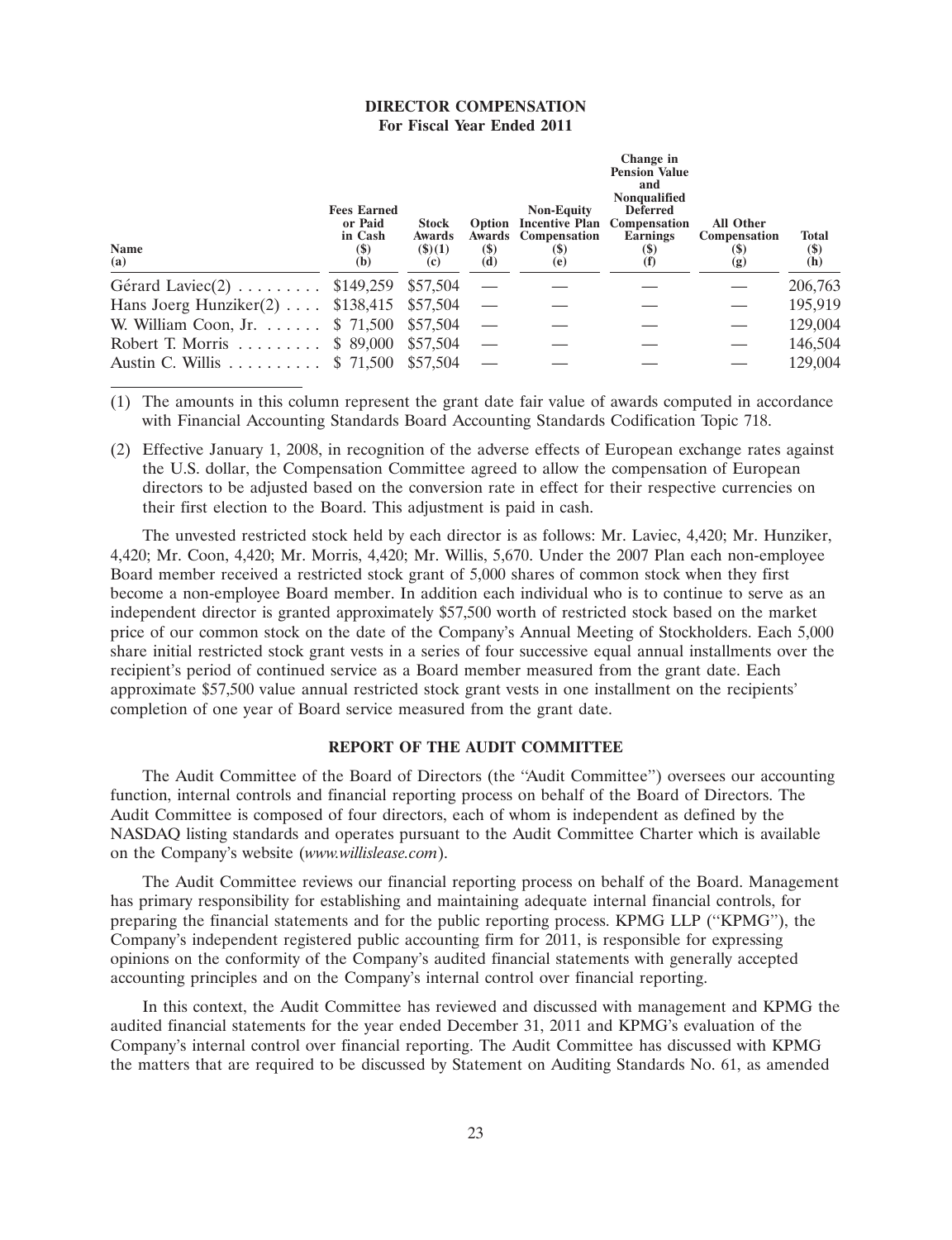(Communication with Audit Committees). KPMG has provided to the Audit Committee the written disclosures and the letter required by applicable requirements of the Public Company Accounting Oversight Board regarding the independent accountant's communications with the Audit Committee concerning independence, and the Audit Committee has discussed with KPMG that firm's independence. The Audit Committee has concluded that KPMG's provision of audit and non-audit services to the Company is compatible with KPMG's independence.

Based on the review and discussions referred to above, the Audit Committee recommended to our Board that the audited financial statements for the year ended December 31, 2011 be included in our Annual Report on Form 10-K for 2011 for filing with the SEC. This report is provided by the following independent directors, who comprise the Audit Committee:

Robert T. Morris, Audit Committee Chairman W. William Coon, Jr. Gérard Laviec Hans Joerg Hunziker

#### **PROPOSAL 2**

# **RATIFICATION OF APPOINTMENT OF INDEPENDENT REGISTERED PUBLIC ACCOUNTING FIRM**

The Audit Committee has appointed the firm of KPMG LLP (''KPMG'') to audit our 2012 financial statements, and KPMG also served in this capacity in 2011. Although not required by the Company's Bylaws or otherwise, the Audit Committee and the Board of Directors believe it appropriate, as a matter of good corporate practice, to request that the stockholders ratify the appointment of KPMG as the Company's independent registered public accounting firm for fiscal year 2012. If the stockholders do not so ratify, the Audit Committee will reconsider the appointment and may retain KPMG or another firm without re-submitting the matter to the Company's stockholders. Even if the stockholders vote on an advisory basis in favor of the appointment, the Audit Committee may, in its discretion, direct the appointment of a different independent registered public accounting firm at any time during the year if it determines that such a change would be in the best interests of the Company and the stockholders.

# **THE BOARD OF DIRECTORS UNANIMOUSLY RECOMMENDS A VOTE ''FOR'' THE RATIFICATION OF APPOINTMENT OF INDEPENDENT REGISTERED PUBLIC ACCOUNTING FIRM.**

#### **Fees Billed to Willis Lease by KPMG LLP**

For the 2011 and 2010 fiscal years, fees for services provided by KPMG LLP to us were as follows:

| 2011 2010 |                          |
|-----------|--------------------------|
|           |                          |
|           | $\overline{\phantom{a}}$ |
|           |                          |
|           |                          |
|           |                          |

(1) Audit fees billed to us by KPMG during the 2011 and 2010 fiscal years include the audit of our annual financial statements and quarterly reviews of financial statements included in our quarterly reports on Form 10-Q.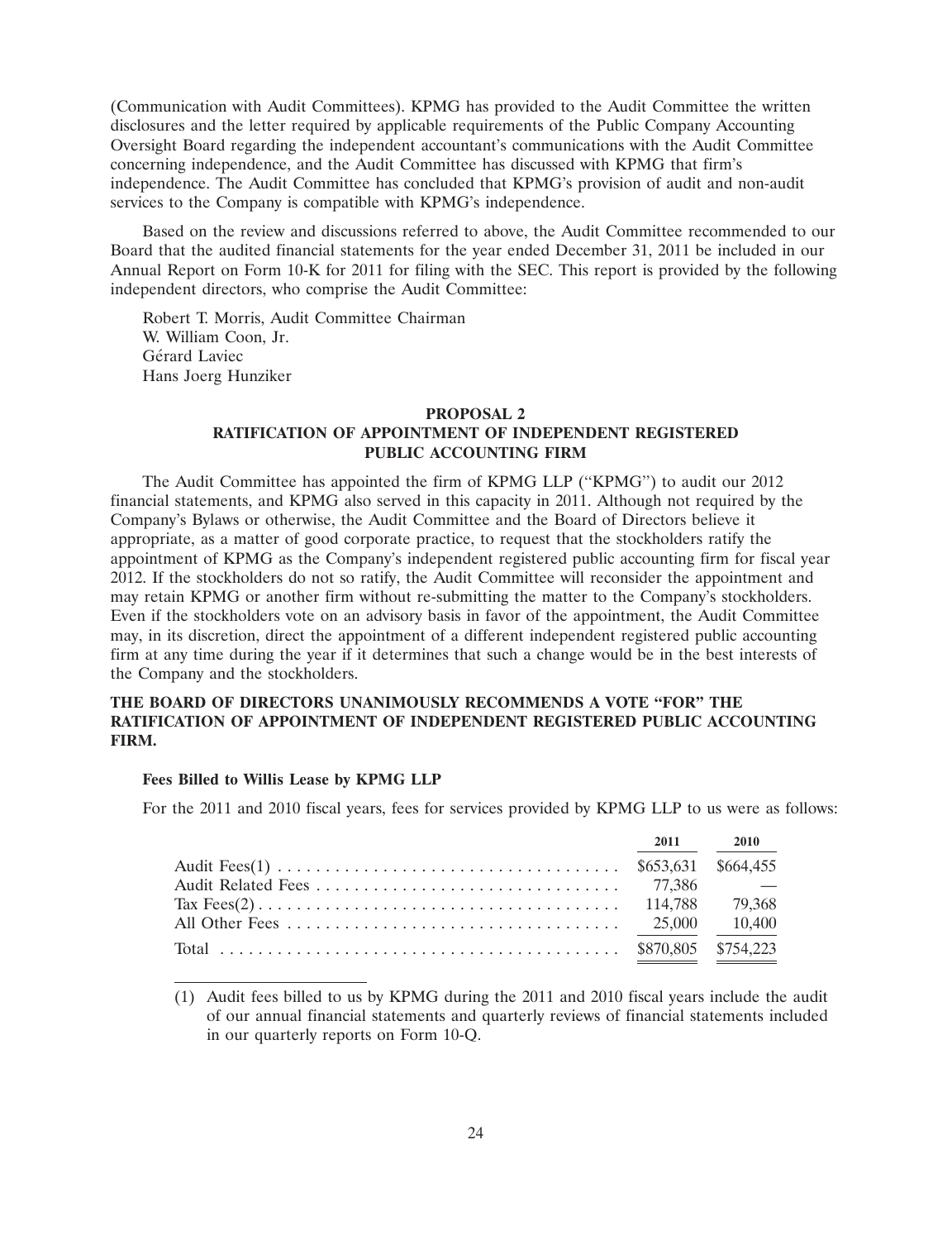(2) Fees billed to us by KPMG during 2011 and 2010 for professional services rendered in providing international tax advice.

All fees described above were approved by the Audit Committee.

The Audit Committee requires that any services to be provided by our auditors must be approved in advance by the Audit Committee. If approval is required before the Committee can act, a single member of the Committee can approve an engagement, subject to ratification by the Committee at its next meeting. All services were pre-approved by the Committee or its Chair.

KPMG will be at our Annual Meeting. They will have the opportunity to make a statement, if they desire to do so. They will be available to respond to appropriate questions from stockholders.

## **CERTAIN RELATIONSHIPS AND RELATED TRANSACTIONS**

As required by NASDAQ rules, all material discretionary transactions between us and our Directors, executive officers or known principal stockholders (or their respective affiliates) must be approved by the Audit Committee. The Audit Committee does not intend to approve any such transactions unless it believes that they are on terms no less favorable to us than could be obtained from unaffiliated third parties. On June 18, 2009, the Board adopted a formal policy governing the disclosure and approval of related party transactions. That policy is available on the Company's web site (*www.willislease.com*).

*Island Air:* Gavarnie Holding, LLC, a Delaware limited liability company (''Gavarnie'') owned by Charles F. Willis, IV, purchased the stock of Aloha Island Air, Inc., a Delaware Corporation, (''Island Air'') from Aloha AirGroup, Inc. (''Aloha'') on May 11, 2004. Charles F. Willis, IV is the Chief Executive Officer and Chairman of the Company's Board of Directors and as of December 31, 2011, owned approximately 31% of the Company's common stock. As of December 31, 2011, Island Air leases three DeHaviland DHC-8-100 aircraft and four spare engines from the Company. The aircraft and engines on lease to Island Air have a net book value of \$3.0 million at December 31, 2011.

Beginning in 2006 Island Air experienced cash flow difficulties, which affected their payments to the Company due to a fare war commenced by a competitor, their dependence on tourism which has suffered from the current economic environment as well as volatile fuel prices. The Board approved lease rent deferrals which were accounted for as a reduction in lease revenue in the applicable periods. Because of the question regarding collectability of amounts due under these leases, lease rent revenue for these leases have been recorded on a cash basis until such time as collectability becomes reasonably assured.

In October 2010, Island Air purchased one airframe from the Company, generating a net gain of \$0.4 million. Additionally, effective January 2, 2011, the Company converted all of the remaining operating leases with Island Air to a single finance lease, with a principal amount of \$7.0 million, under which Island Air resumed monthly payments. Revenue is recorded throughout the lease term as cash is received with \$1.4 million recorded as lease rent revenue for the year ended December 31, 2011, with an additional \$0.4 million of lease rent revenues recorded through April 1, 2012. If analyzed as indebtedness to the Company, payments under this finance lease are allocated as follows. The \$1.4 million recorded in 2011 includes \$1.1 million of principal and \$0.3 million of interest received in the year ended December 31, 2011, leaving \$5.9 million principal outstanding on December 31, 2011. The additional \$0.4 million recorded as of April 1, 2012 includes an additional \$0.3 million of principal and \$0.1 million of interest paid, with \$5.6 million principal outstanding.

After taking into account the payment deferrals described above, as of May 3, 2011 Island Air owed the Company \$2.9 million in overdue rent and late charges. The Company entered into a Settlement Agreement effective as of May 3, 2011 with Island Air which was approved by the Board, which provides that the overdue rent and late charges will be settled by the Company forgiving 65% of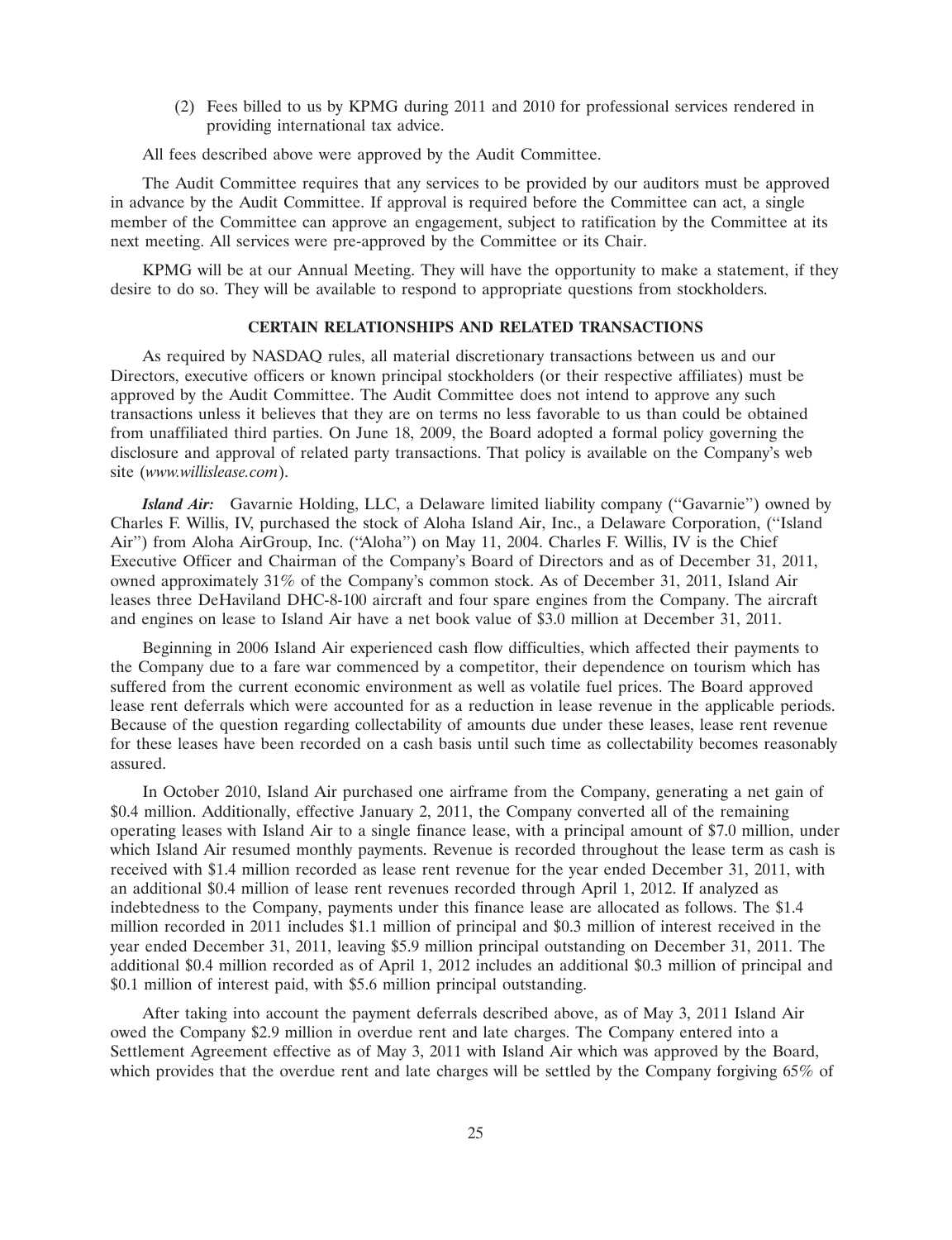the claim and Island Air paying the remaining 35% of the claim as follows: \$58,000 on signing and \$963,200 over 60 months at 5% interest. The Settlement Agreement was contingent on Island Air obtaining similar concessions from their other major creditors which were obtained. A note receivable in the amount of \$963,200 and offsetting reserve was established. As cash is collected on this note, revenue will be recorded, with \$118,500 in principal and \$26,300 of interest received in the year ended December 31, 2011, leaving \$844,700 principal outstanding on December 31, 2011. As of April 1, 2012, an additional \$43,900 in principal and \$10,400 of interest has been paid with \$800,800 principal outstanding.

*J.T. Power:* J.T. Power LLC is a California limited liability company whose sole shareholder, Austin C. Willis, is the son of the Company's Chief Executive Officer, a direct and indirect shareholder of the Company, and a member of the Board. The Company is party to several agreements with J.T. Power, including consignment agreements under which J.T. Power markets and sells parts from the teardown of spare aircraft engines consigned by the Company to J.T. Power.

Among these consignment agreements are two agreements dated January 22, 2008 and November 17, 2008 for the consignment of four engines with an aggregate book value of \$5.2 million. During the year ended December 31, 2011, sales of consigned parts under these agreements were \$95,200. Under these agreements, J.T. Power provided a minimum guarantee of net consignment proceeds of \$4.0 million as of February 22, 2012. Based on current consignment proceeds, J.T. Power was obligated to pay \$1.3 million under these guarantees in February 2012. On March 7, 2012, these guarantees were restructured as follows: quarterly payments of \$45,000 over five years at an interest rate of 6% with a balloon payment at the end of this five year term. The restructured guarantees provide an option to skip one quarterly payment and apply it to the balloon payment at an interest rate of 12%.

The Company is also party to three other consignment agreements with J.T. Power dated May 26, 2006, February 25, 2009 and July 31, 2009, for the consignment of four engines with an aggregate book value of \$1.3 million. None of these consignment agreements include any guarantee of net consignment proceeds. During the year ended December 31, 2011, sales of consigned parts from the four engines under these three agreements were \$78,000. The Company has since entered into a consignment termination agreement dated February 17, 2012 terminating the consignment of three engines under the May 26, 2006 and the February 25, 2009 agreements. Under that consignment termination agreement, J.T. Power agreed to waive \$2,560 in reimbursement charges due to it and to dispose of the remaining unsaleable parts.

In addition to the consignment agreements described above, the Company is party to an Aircraft Engine Agency Agreement with J.T. Power dated July 27, 2006, in which the Company is responsible for providing engine lease opportunities on a non-exclusive basis with respect to available spare engines at J.T. Power. J.T. Power will pay the Company a fee based on a percentage of the rent collected by J.T. Power for the duration of the lease including renewals thereof. The Company earned no revenue during the year ended December 31, 2011 under this program.

*Hans Joerg Hunziker:* The Company entered into an Independent Contractor Agreement dated September 9, 2009 with Hans Joerg Hunziker, a member of our Board. Under this agreement, Mr. Hunziker provided services in connection with the identification and qualification of potential investors in our equity securities. During 2010, the Company incurred \$60,200 in consulting fees related to this agreement. This agreement expired, by its terms, on October 31, 2010, and no fees were paid in connection therewith in 2011. The Board determined that, notwithstanding that limited assignment, Mr. Hunziker remained an independent director.